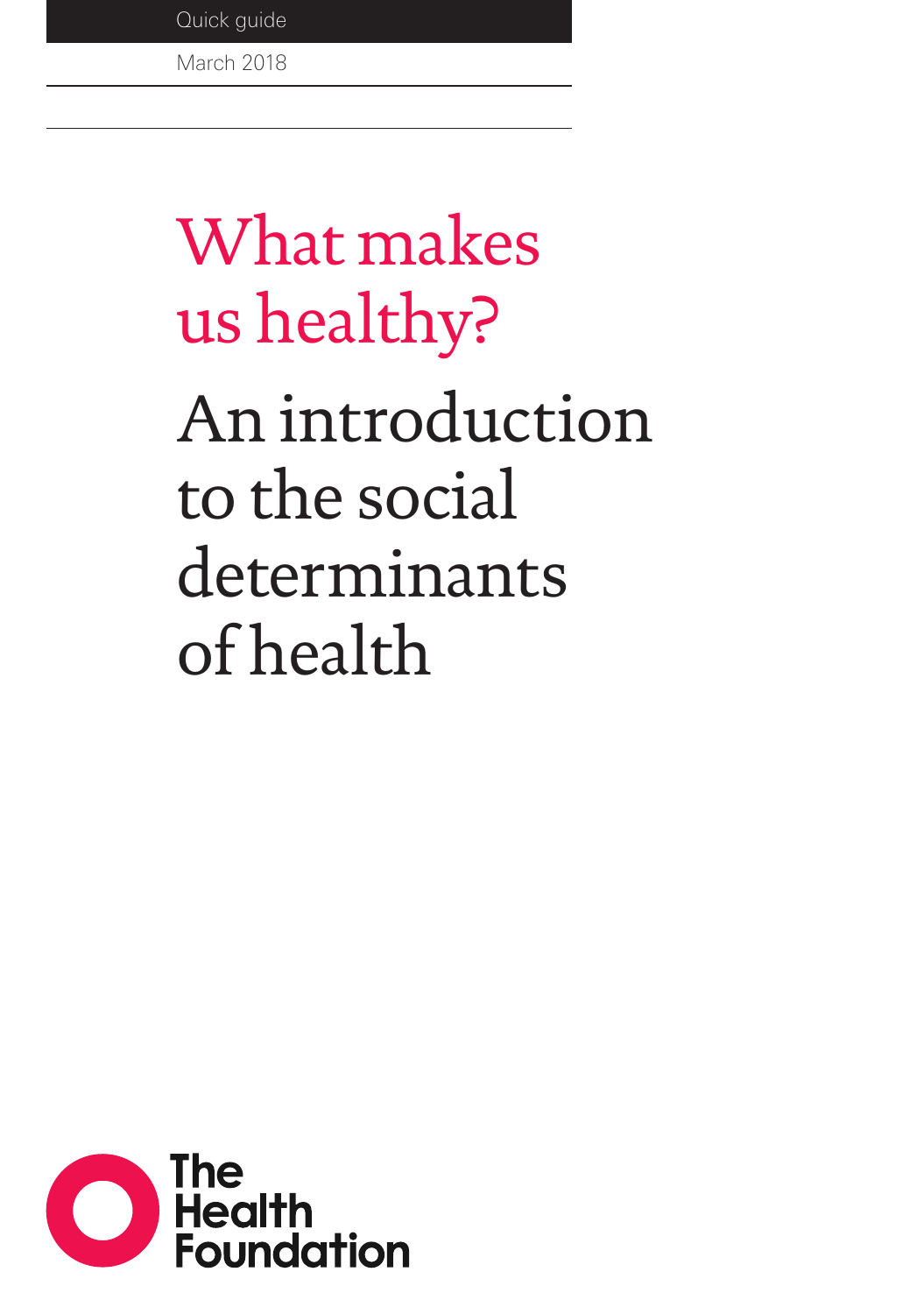This guide was written by Natalie Lovell, Policy Analyst, and Jo Bibby, Director, Healthy Lives Strategy, at the Health Foundation.

Thank you to all the public health experts and others who contributed to this guide.

*What makes us healthy?* is published by the Health Foundation, 90 Long Acre, London WC2E 9RA

ISBN: 978-1-911615-07-1 © 2018 The Health Foundation

### **Contents**

|            |  | 1. Introduction                                               |    |
|------------|--|---------------------------------------------------------------|----|
|            |  | 2 What is 'health'?                                           | 6  |
|            |  | 3. Why is good health important?                              | 9  |
|            |  | 4. What influences health and what can bring<br>about change? | 17 |
|            |  | 5. Fair opportunities for healthy lives                       | 40 |
|            |  | 6. Who can influence the social determinants<br>of health?    | 44 |
|            |  | 7. Further resources                                          | 48 |
| References |  |                                                               | 54 |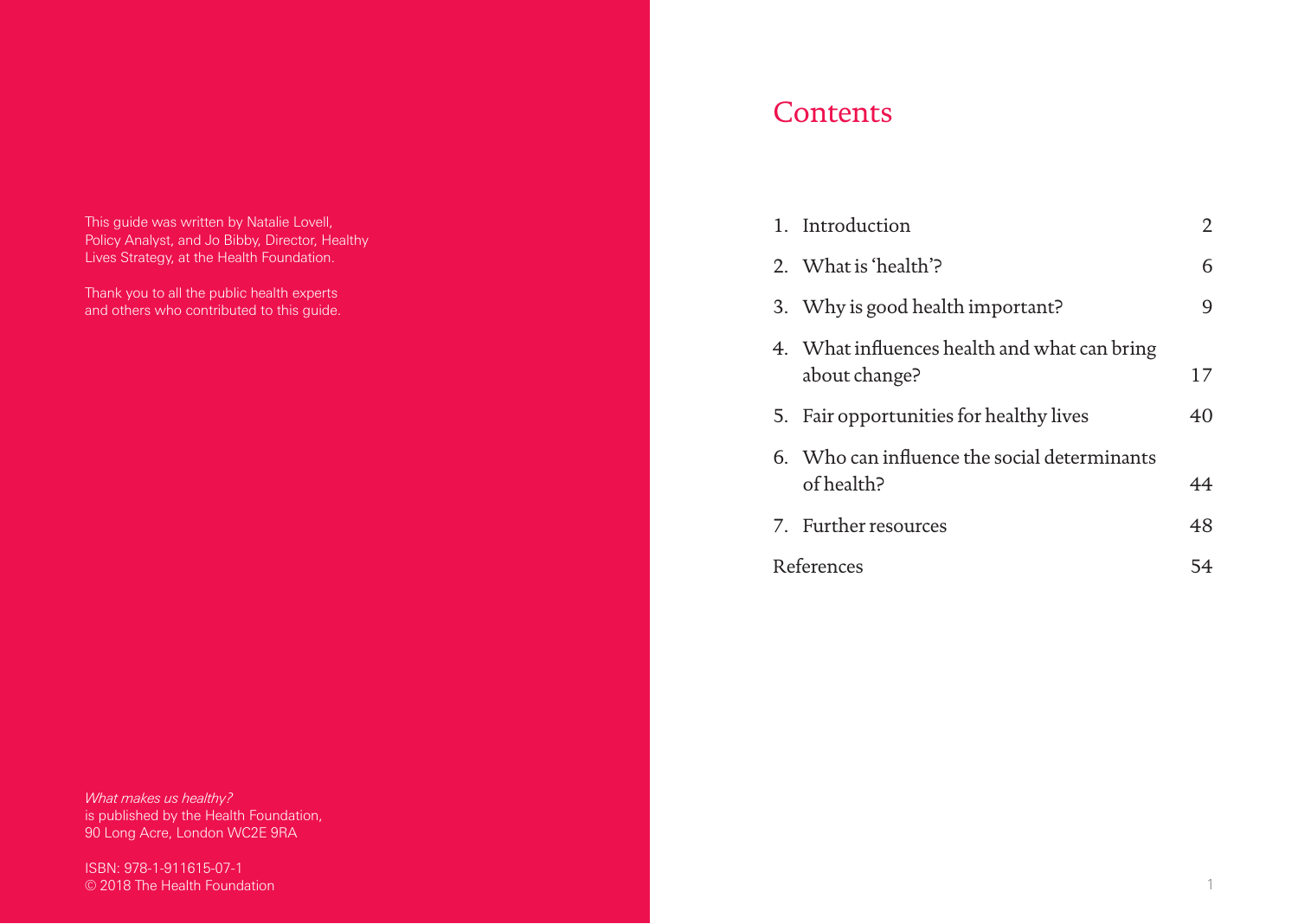## <span id="page-2-0"></span>Introduction

1

What causes heart disease? To some, the clear answer would be blocked arteries. But what causes those arteries to become blocked? Perhaps it's the unhealthy food and drink people consume, their lack of exercise, or their stress levels. And what, in turn, makes them feel stressed, shapes their opportunities to be active and determines their choices about what they eat and drink?

The answers lie in the circumstances in which people are born, grow, live, work and age: the social determinants of health (see Box 1). These can enable individuals and societies to flourish, or not. These are the causes of the causes.<sup>\*</sup>

The Health Foundation has written this guide as a brief introduction to the social determinants of health. It explains how a person's opportunity for health is influenced by factors outside the health and social care system. It also shows that many people don't have the same opportunities to be as healthy as others.

> The term 'causes of the causes' refers to the underlying causes of health problems. Find out more: Rose G. Sick individuals and sick populations. *International Journal of Epidemiology*. 1985;14(1):32–8.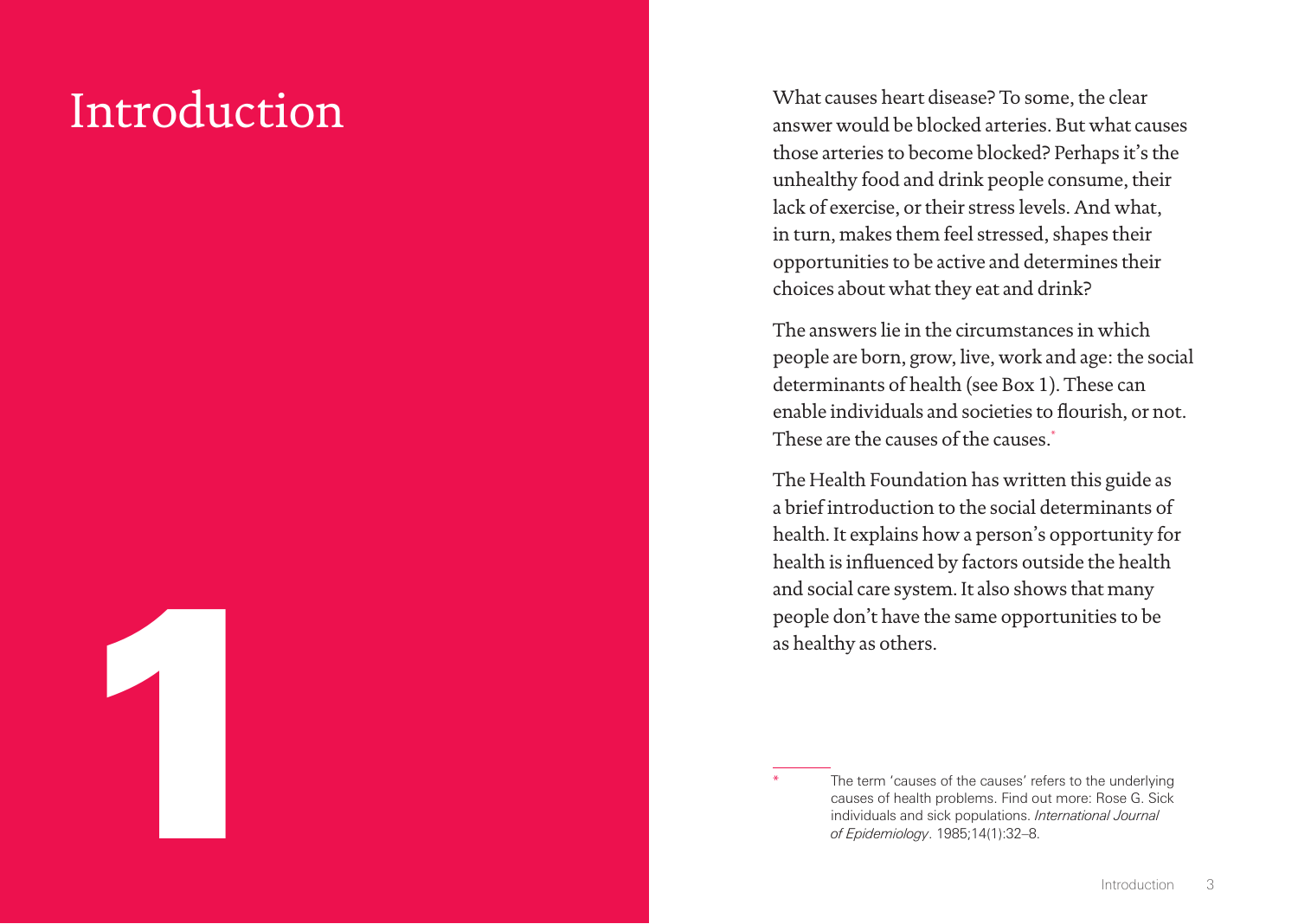With the help of short case studies, it highlights how action can create improvements in the health of the whole population, for the lasting benefit of individuals, society and the economy.

The guide has been written for anyone with an interest in people's health and wellbeing. It will be especially useful to those new to the social determinants of health.

## Why focus on the social determinants of health?

A person's opportunity for good health starts long before they need health care.<sup>[1](#page-28-1)[,28](#page-29-0)</sup> So, there is a compelling case that responsibility for the health of the public should go beyond the health and social care system to span all of society.

A wide range of organisations – across government, the voluntary sector, the private sector, media, advertising and local communities – have it within their power to improve people's health. By acknowledging and acting on this, it is possible to harness a multitude of opportunities to overcome the big health challenges of today.

#### **Box 1: The factors that influence health and wellbeing – terminology and scope**

Throughout this guide we use the term 'social determinants of health'. These are sometimes also called the wider determinants of health. When we use the term, we are referring to the social, cultural, political, economic, commercial and environmental factors that shape the conditions in which people are born, grow, live, work and age.

The health and social care system is also an important social determinant of health that supports everyone at different points in their lives. However, this guide focuses beyond health and social care to areas where there is untapped potential for local and national action to support healthier lives.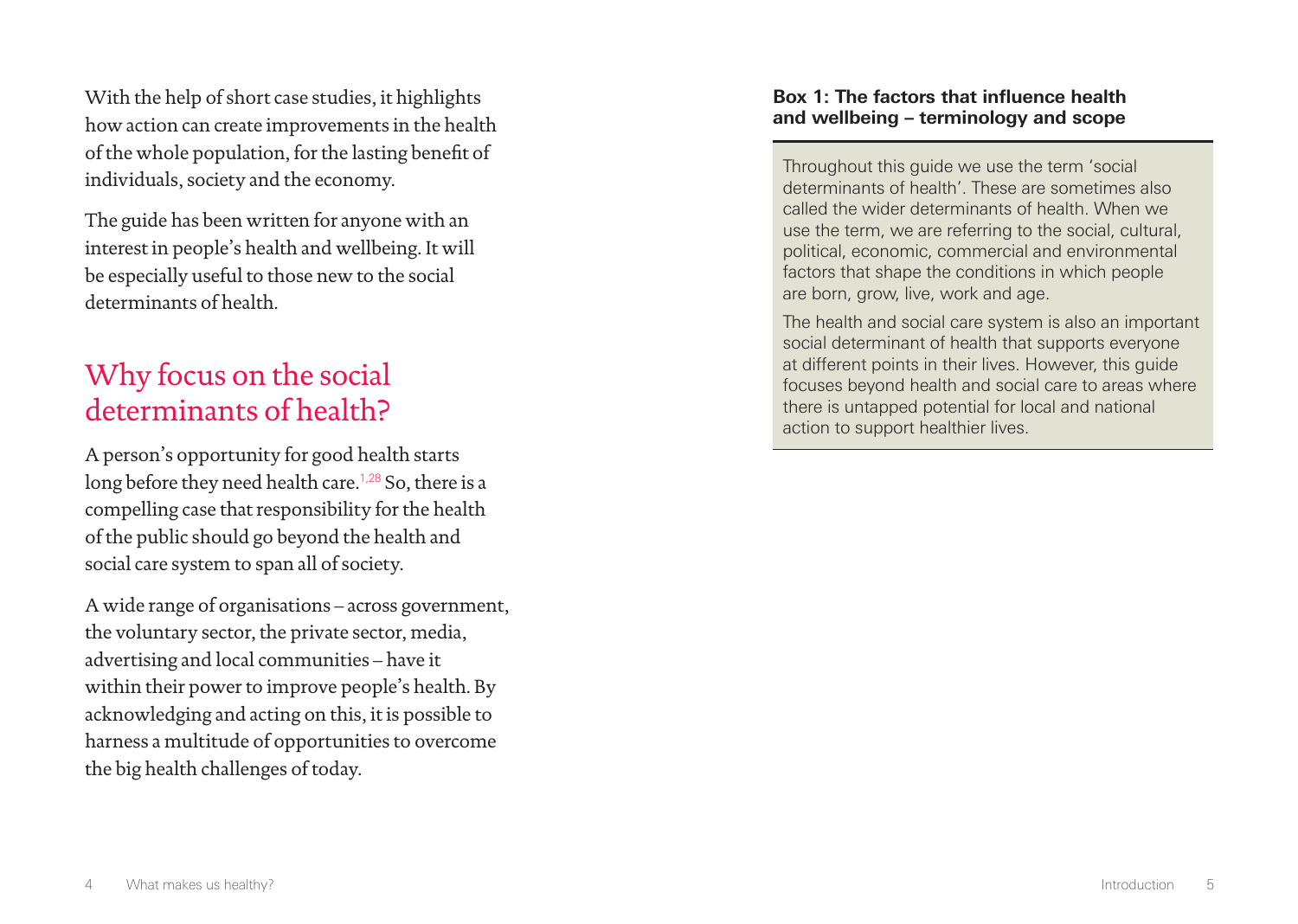## <span id="page-4-0"></span>What is 'health'?



Most people associate the word 'health' with hospitals and doctors. When considering 'good health' they tend to think simply of an absence of illness. In this guide, we refer to health in its broadest sense: a person's level of good physical and mental health, and the extent to which individuals in a society are enabled to live healthy and flourishing lives.

This guide describes the factors in the daily lives of people in the UK that create and support health and wellbeing. \*

Through this lens, a healthy person is someone with the opportunity for meaningful work, secure housing, stable relationships, high self-esteem and healthy behaviours.

A healthy society, in turn, is not one that waits for people to become ill, but one that sees how health is shaped by social, cultural, political, economic, commercial and environmental factors, and takes action on these for current and future generations.

This approach to health is loosely based on a model called 'salutogenesis', developed by medical sociologist Aaron Antonovsky.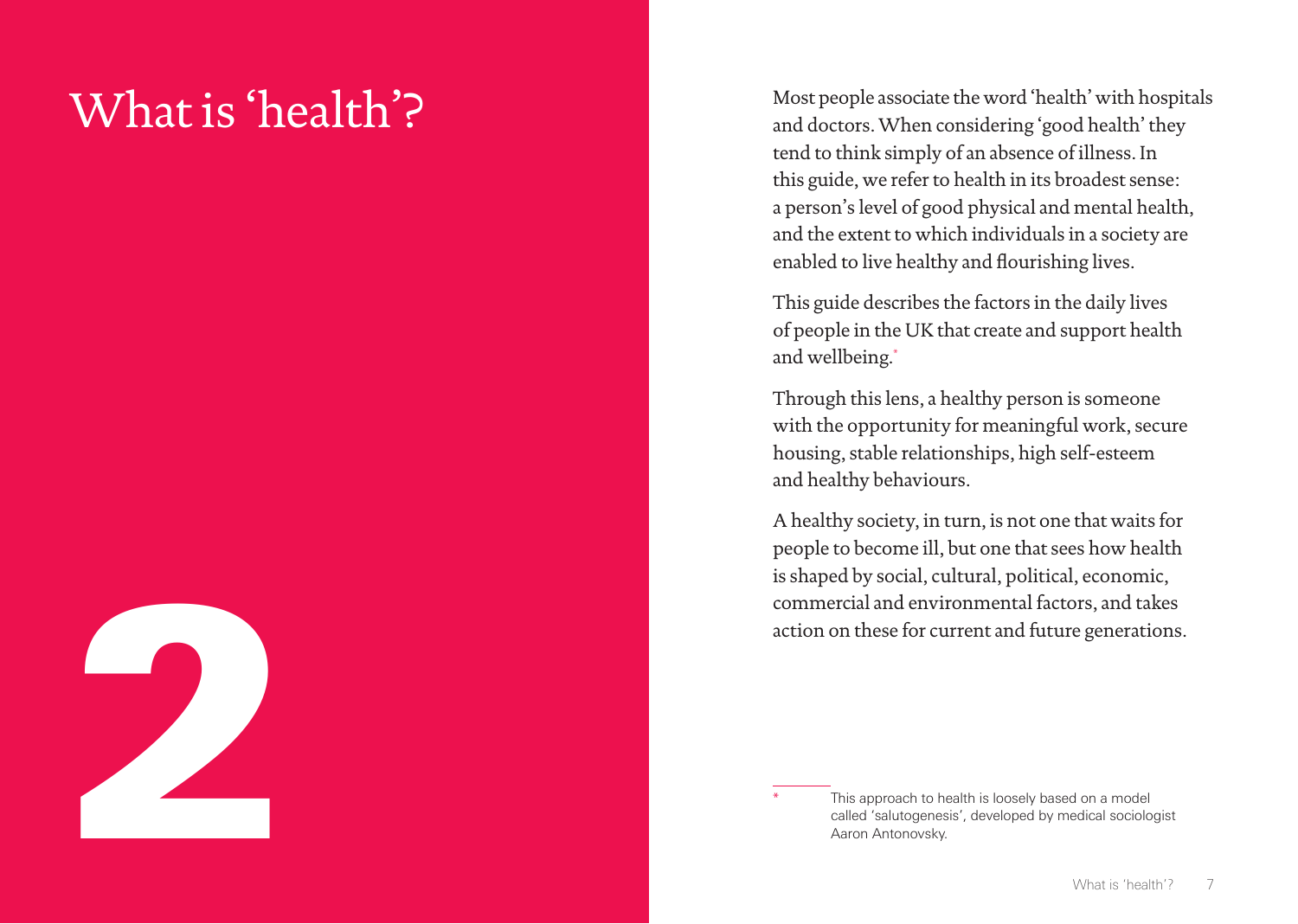<span id="page-5-0"></span>[Health is] not just the physical wellbeing of an individual but also the social, emotional and cultural wellbeing of the whole community, in which each individual is able to achieve their full potential as a human being, thereby bringing about the total wellbeing of their community.

Aboriginal Health and Medical Research Council of New South Wales, Australi[a2](#page-28-2)

#### **Box 2: Wellbeing**

Put simply, wellbeing is 'about "how we are doing" as individuals, communities and as a nation and how sustainable this is for the future.'[3](#page-28-3)

Some people use this term – alongside health or on its own – because it encompasses health but also goes beyond it, helping them capture a more rounded picture of healthy lives.

## Why is good health important?

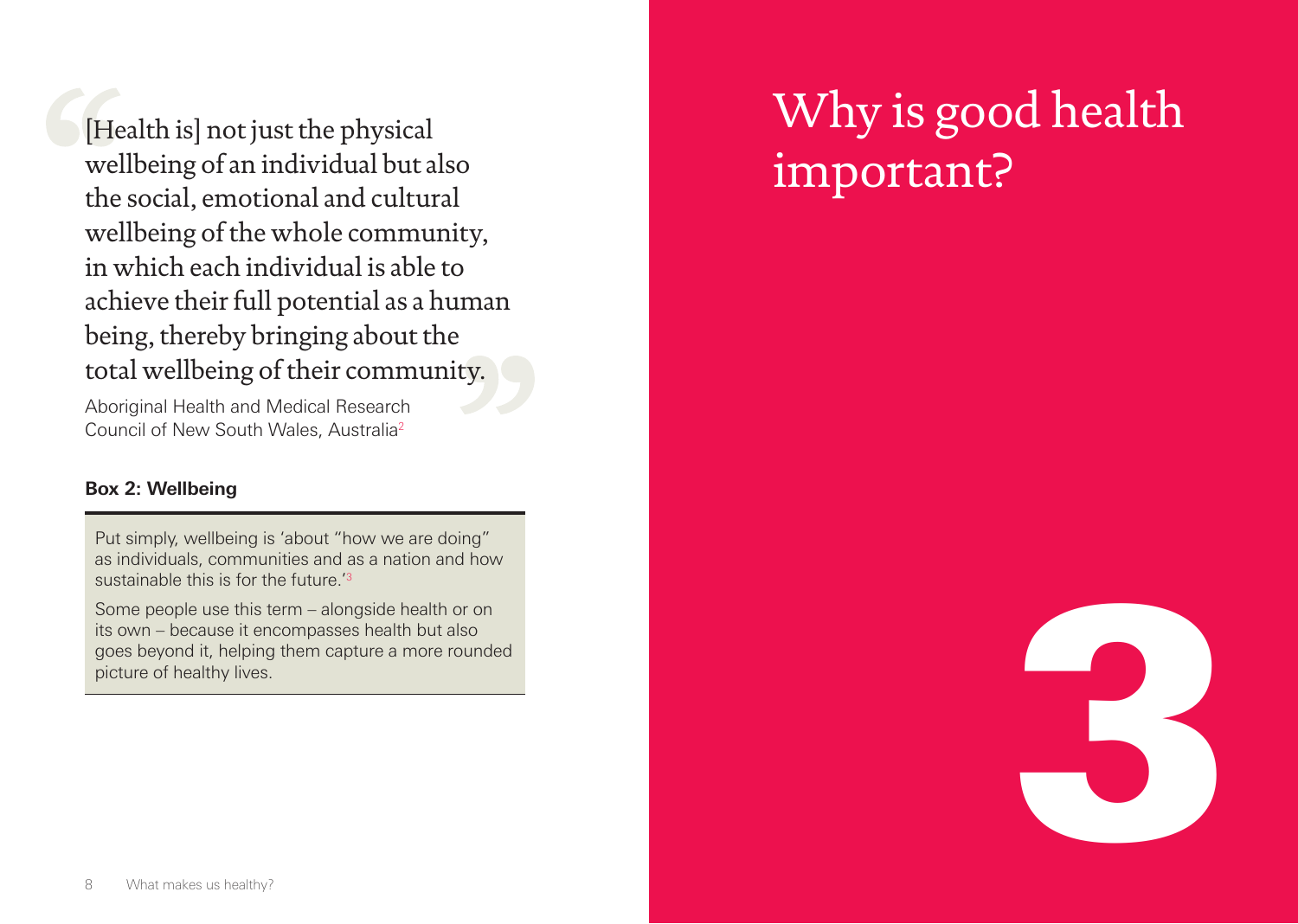Good health is of social and economic value to individuals, society and the economy. It is an enabler of the prosperous and flourishing societies that governments strive to achieve.

Thinking about the value of good health encourages a focus on the benefits of creating health and wellbeing in today's environments, rather than simply treating disease in individuals. It provides the basis for considering the moral, social and economic case for investing in action that creates and maintains health.

The ultimate source of any society's wealth is its people. Investing in their health is a wise choice in the best of times, and an urgent necessity in the worst of times.

David Stuckler, *The body economic: why austerity kills*[4](#page-28-5)

## The moral case

The moral case for maintaining and improving people's health has been made from several perspectives, including the following.

- The welfare state in 1942 Sir William Beveridge published a report making recommendations aimed at tackling unemployment, the cost of childcare, a lack of good housing, and public health issues such as malnutrition. The report was popular and the main political parties agreed that the recommendations would help create a more equal society.
- Good health is a basic human right it featured in the United Nations' Universal Declaration of Human Rights (Article 25) in 1948. It is also one of the core principles in the Constitution of the World Health Organization.[5](#page-28-4)
- The capability approach  $-$  this relates to the moral importance of a person having what they need (for example, good health and a home) to do the things they wish to do and live a good quality of life.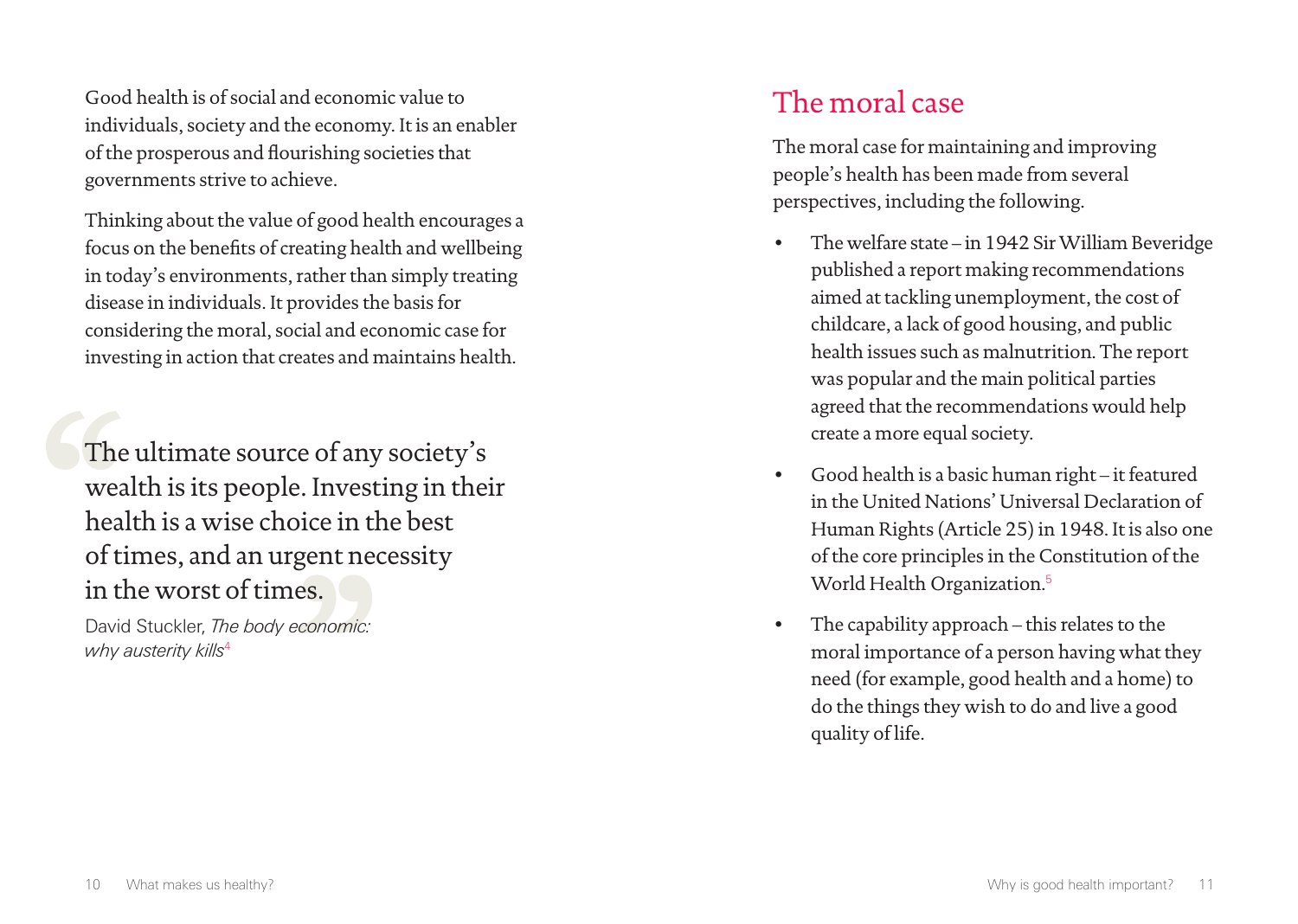The case for this approach was first made by economist and philosopher Amartya Sen in the 1980s. Seen from this perspective, health and wellbeing is a resource for living, and is a matter of social equity and justice.<sup>[6](#page-28-12)</sup>

Today, the UK is a wealthy society. Yet a baby girl born in Richmond upon Thames is expected to live 17.8 more years in good health than a baby girl born in Manchester.[7](#page-28-13) Few would consider this just – there remains a lot of progress to achieve the society that Beveridge, the UN and Sen envisioned.

#### **Box 3: Health as a human right in Scotland**

Scotland's National Action Plan for Human Rights encourages and coordinates efforts across government, local authorities, services, voluntary organisations and businesses to focus more on their human rights responsibilities in everything they do. These responsibilities include improving people's health and wellbeing.

It was launched in 2013 and is a collaboration between the public and voluntary sectors, drawing on experiences around the world, as well as guidance from the United Nations and the Council of Europe.

Find out more: [https://beta.gov.scot/policies/](https://beta.gov.scot/policies/human-rights/) [human-rights](https://beta.gov.scot/policies/human-rights/)

## The social case

Good health is an important enabler of positive family and community life. It enables people to participate in, and contribute to, society in different ways.

- A family member in good health is better able to build foundations that support other family members to thrive. For example, a parent providing emotional support for a child.<sup>[8](#page-28-6)</sup> On the other hand, health challenges such as childhood obesity and poor mental health can negatively affect family life and people's ability to form and maintain good quality relationships.  $9,10,11$  $9,10,11$  $9,10,11$
- Having good health enables people to take part in civic society, including clubs and social groups,<sup>[12](#page-28-10)</sup> while poor health may hinder participation.[13](#page-28-11) In turn, engagement with communities can have a positive effect on social cohesion.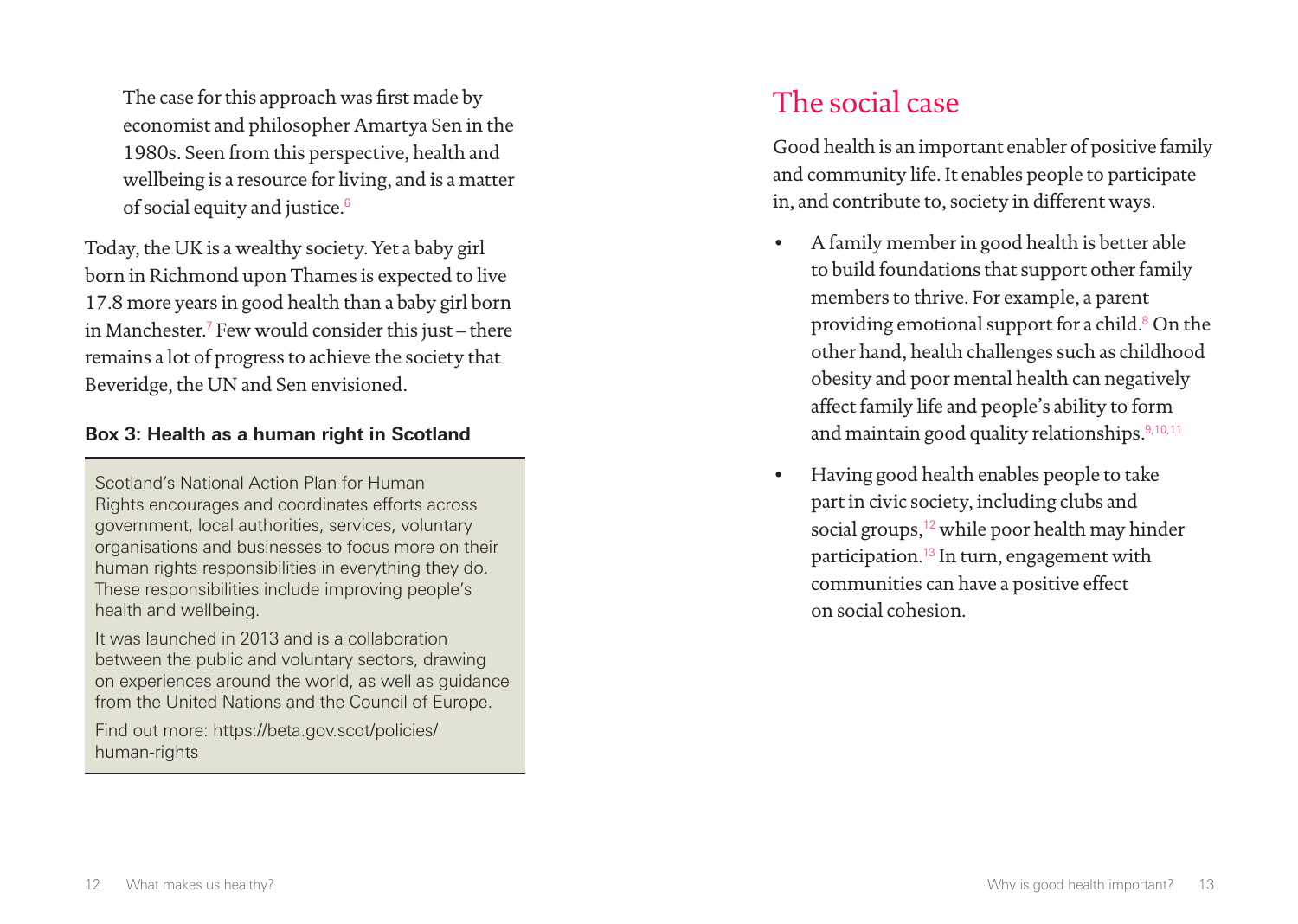## The economic case

Where a person stands in the labour market – such as whether they have a job that pays enough to live on – is key to their financial security and wellbeing.

Yet that person's wellbeing throughout their life is also crucial to employers, businesses and the economy as a whole.

The potential economic benefits of ensuring the best possible health of the population are huge. A healthy population can be good for the economy because:

- healthier children have better educational outcomes, which positively impact productivity in adulthood $14,15$  $14,15$
- a healthy working-age population can lead to economic prosperity by being more engaged and productive<sup>[14](#page-28-14)</sup>
- a healthy person is enabled to continue to work as they get older, whereas poor health can lead to forced early retirement.<sup>[16](#page-28-16)[,17,](#page-29-5)[18](#page-29-6)[,19](#page-29-7),[20](#page-29-8)</sup>

Conversely, a working-age population that is unwell, particularly with mental health problems, will likely negatively impact the UK economy.

- People with health problems are more susceptible to unemployment, lower earnings, sickness absence and lower household income  $21,22,23$  $21,22,23$  $21,22,23$  $21,22,23$
- Every year, 300,000 people stop work and become reliant on health-related benefits.[24](#page-29-4)
- A further 140 million working days are lost to sickness, costing the UK economy £15bn.<sup>[24](#page-29-4)</sup>

Because poor work conditions can in turn affect health, a vicious cycle of poor health and poor wealth emerges, at huge cost to individuals, society and the economy.

A healthy population is therefore essential for a thriving society and economy.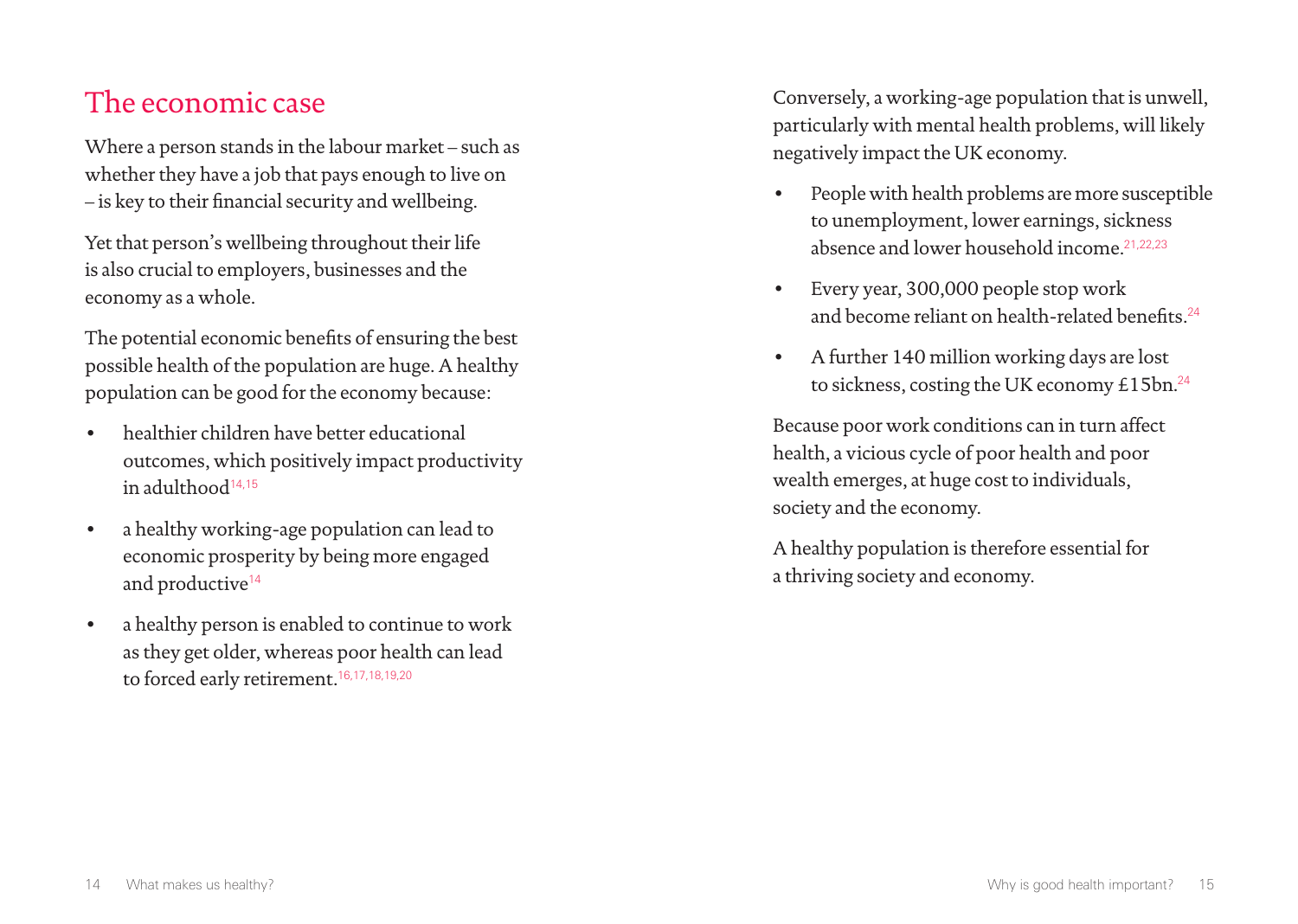<span id="page-9-0"></span>We have a collective responsibility – to bring about a more stable and more prosperous world, a world in which every person in every country can reach their full potential.

Christine Lagarde, Managing Director, International Monetary Fun[d25](#page-29-9)

#### **Box 4: The value of health – research by the Health Foundation**

Through the Health Foundation's Social and Economic Value of Health research programme, we are building on the existing evidence for the role of good health as an asset for society and the economy.

This research forms part of a broader programme of work through which we aim to make the case that governments at all levels need to consider investment in maintaining and improving people's health as synonymous with investing in the economy and society as a whole.

Find out more: [www.health.org.uk/collection/](http://www.health.org.uk/collection/socio-and-economic-value-good-health) [socio-and-economic-value-good-health](http://www.health.org.uk/collection/socio-and-economic-value-good-health)

What influences health and what can bring about change?

4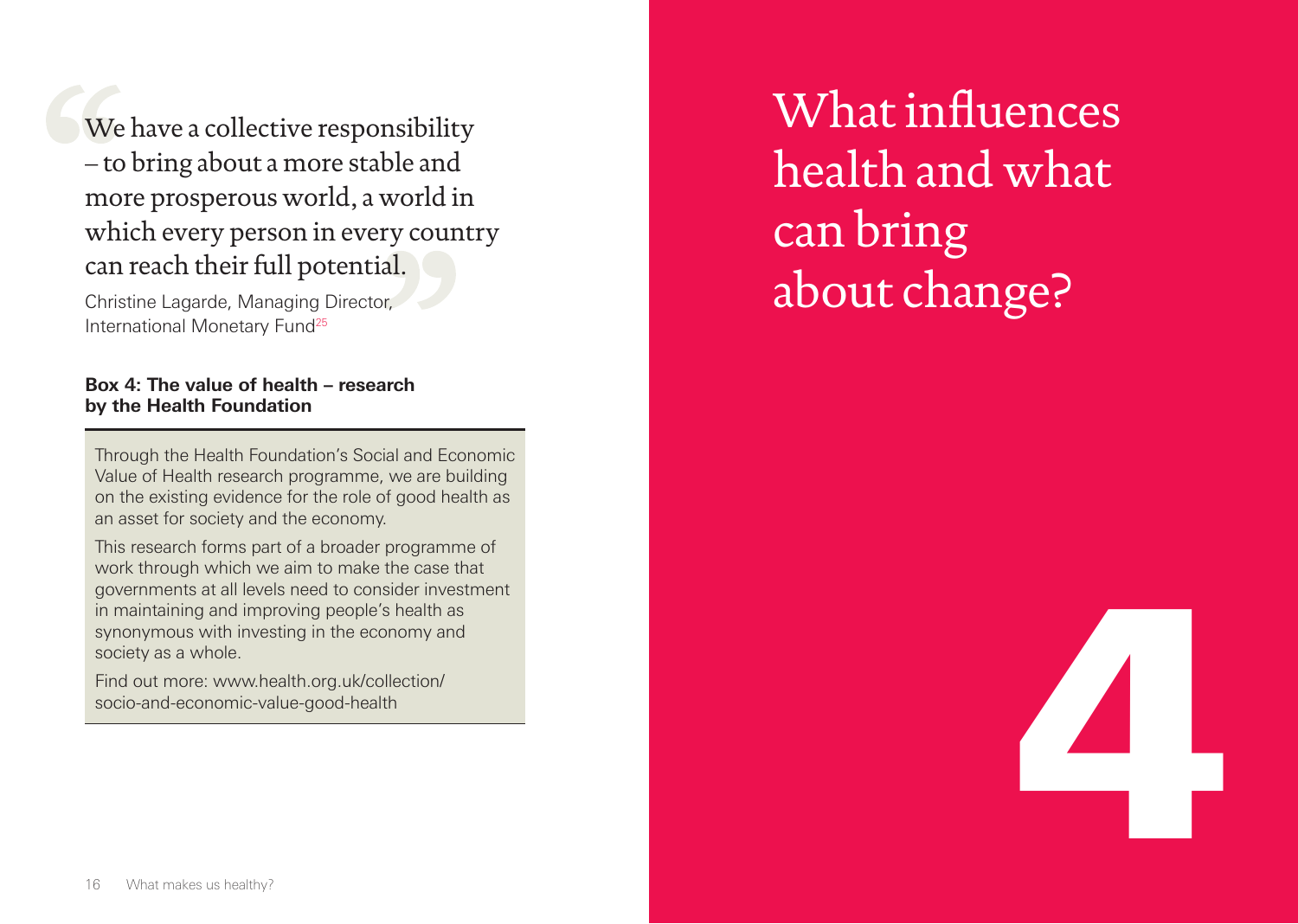Estimates vary, but it is widely accepted that a population's health is largely shaped by factors beyond access to health care.[1,](#page-28-1)[26](#page-29-10)[,27](#page-29-11) Rather than being something people just get at the doctor's or at hospital, health is something that starts in families, schools, communities and workplaces. It can be found in parks and in the air people breathe. $^{28}$  $^{28}$  $^{28}$ 

The other factors that influence health – the social determinants – affect people in different ways, according to factors like age, gender, ethnicity, sexuality and disability. And they don't operate in isolation. Rather, they are intricately woven together in a dynamic and mutually reinforcing way.

Take, for example, someone who doesn't have the opportunity to do well at school. They are less likely to have a job and more likely to suffer poor health outcomes when they're older.<sup>[29](#page-29-12)</sup>

However, the reason that person doesn't do well at school might be that their home environment leads them to miss school, and the reason they will struggle to get a job may be partly due to high levels of unemployment in their community, or a lack of public transport to get to where the jobs are. Such factors are multiple and complex (see Figure 1).

Although some diseases are due to genetics, these play a much smaller role in shaping a person's health than where they are born, grow, live, work and age. $26$ 

### It's not your genetic code, it's your [post]code. Larry Cohen, *Building a thriving nation*[30](#page-29-13)

This can be illustrated by the underlying causes of obesity, which include advertising of unhealthy food and drink; workplaces and routines that restrict people being active; public spaces with few parks; and neighbourhoods where it's difficult to buy affordable, healthy food.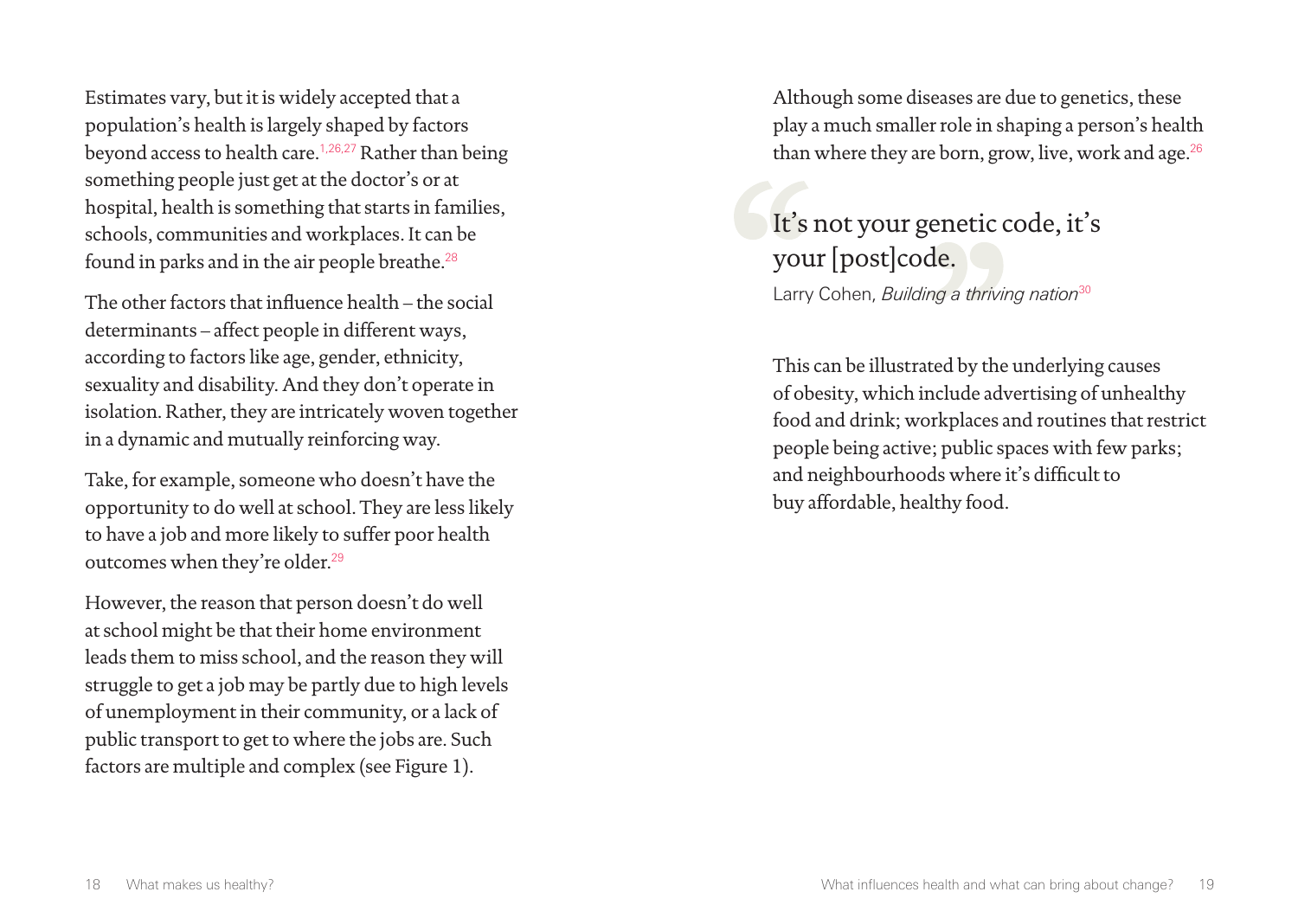#### **Figure 1: The factors that influence an individual's health and wellbeing**



Source: Dahlgren and Whitehead.<sup>31</sup>

These causes of the causes can influence our health and wellbeing in many ways, including through people's health behaviours. Yet individual control over such behaviours is often very limited.

Unhealthy behaviours are usually not the origin of poor health, but the end point of a long chain of causes and consequences in people's lives.[32](#page-29-16)

The rest of this section gives an overview of eight key social determinants of health (see Figure 2). The list is not definitive, but explains some of the key factors

in people's physical and social environment that can be acted on to increase people's opportunities to make healthy choices and to live healthy lives.

To show how different sectors might take action on the social determinants of health, we have included case studies to illustrate some direct and indirect ways change can happen.

The fact is that the conditions to which we are exposed influence our behaviour. Most of us cherish the notion of free choice, but our choices are constrained by the conditions in which we are born, grow, live, work and age. Michael Marmot, *The health gap*[33](#page-29-14)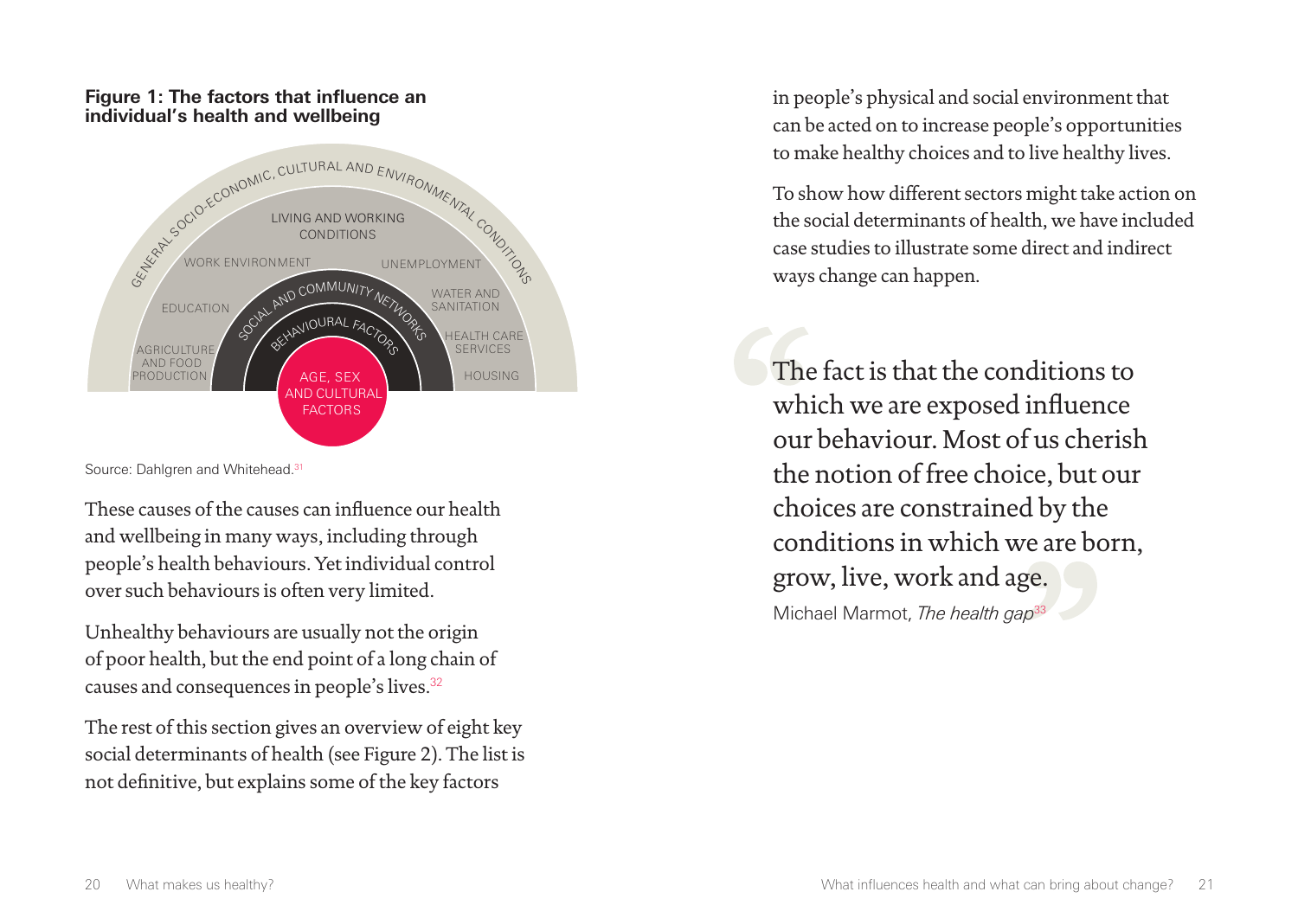### **Figure 2: What makes us healthy?**



Friends, family and communities





Education and skills



Good work



**Transport** 



Our surroundings



The food we eat

These images are based on an infographic series on the social determinants of health. Find out more: [www.health.org.uk/healthy-lives-infographics](http://www.health.org.uk/healthy-lives-infographics)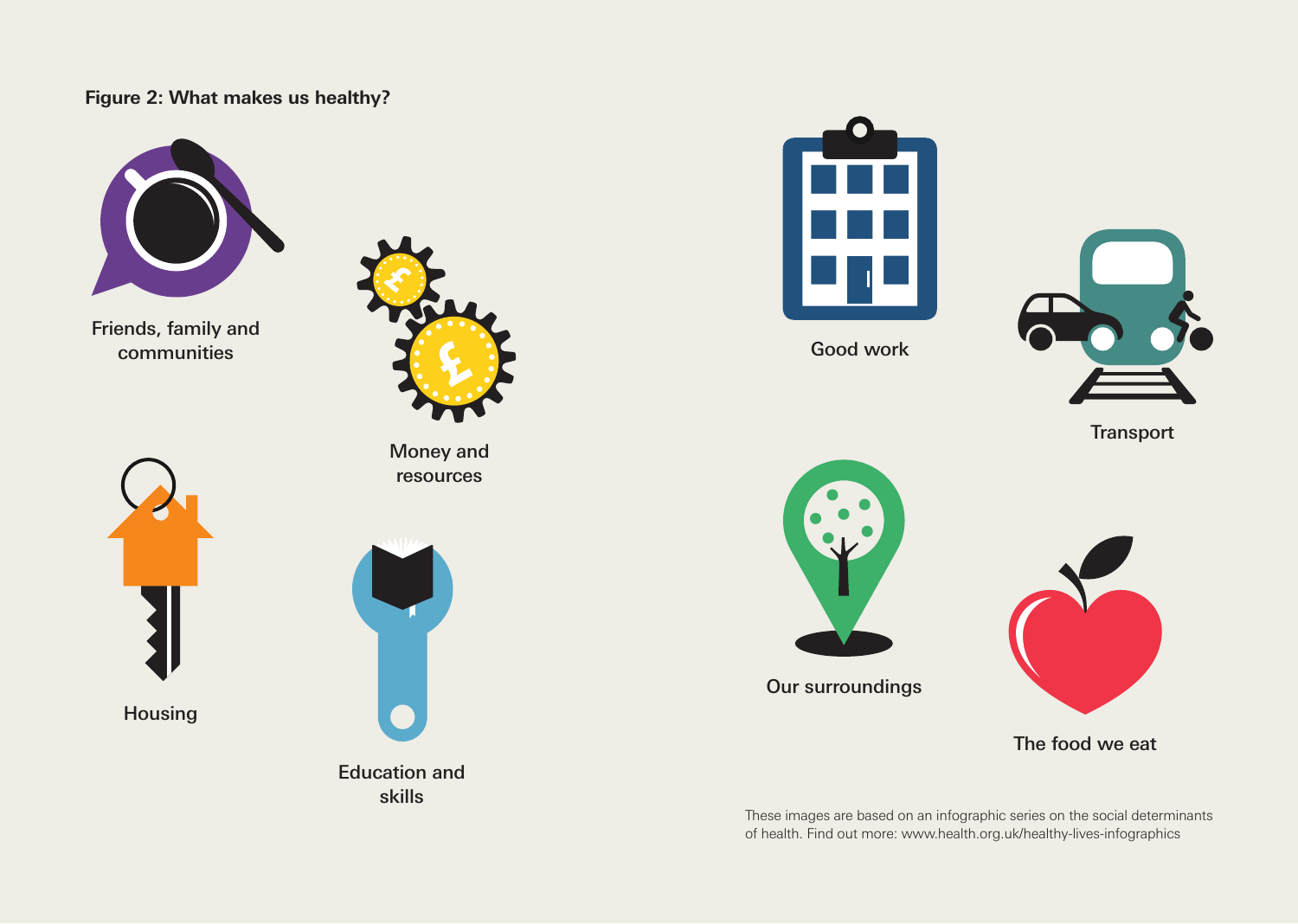## Family, friends and communities

**Social isolation and loneliness are associated with a 30% increased risk of heart disease and stroke.**[34](#page-29-17)

People who are more socially connected to family, friends or their community are happier and live longer, healthier lives with fewer physical and mental health problems than people who are less well connected.[35](#page-29-18),[36](#page-29-19)

A positive family life provides a child with opportunities for a healthy life by creating the early life foundations for them to feel loved and valued: $37$ build supportive relationships; develop intellectual, social and emotional skills; $38$  and develop lifelong healthy habits.[39](#page-29-22) During adulthood, a positive family life, including strong spousal relationships, can have positive impacts on a person's health<sup>[40](#page-29-23)</sup> and provide them with support to deal with life's challenges.

Happy and positive friendships and feeling part of community life protects them from the damaging health effects of social isolation<sup>[41](#page-29-24)</sup> and provides them with opportunities to develop healthy habits. On the other hand, being lonely can have the opposite effect, such as by reducing the likelihood of exercise.<sup>[42](#page-30-1)</sup> Taking part in community life – such as youth clubs – can be empowering and create a sense of purpose, while also protecting health and wellbeing.[43](#page-30-2)

If we can create a society that brings people together, rather than isolating them, then we will not only have a happier society but one with less health costs to meet.

Dan Corry, New Philanthropy Capital<sup>44</sup>

### **Case study 1: Men in Sheds – Age UK, Cheshire**

In an industrial unit in Ellesmere Port, the Wirral, a group of men cluster around a lathe, listening carefully to the trainer. This is one of more than 400 Men in Sheds projects around the UK, targeting health and wellbeing in men aged over 50. The sheds act as a community hub, offering a host of activities, including woodwork and metalwork, plus space for a cup of tea.

For men, retirement or redundancy can lead to social isolation, especially for those who are single or widowed, but many are reluctant to seek help. The sheds provide an environment where men feel comfortable developing friendships and accessing support.

The sheds run social events and excursions and the men raise funds themselves, by selling the items they make. They also collaborate with local community groups and churches, including by building facilities for local schools.

Since the Ellesmere Port shed opened in 2008, the idea has taken off around the UK and beyond, with more than 2,000 shed projects worldwide. The model is evolving over time; for example, some now offer gyms and IT skills.

Find out more [https://menssheds.org.uk](https://menssheds.org.uk/)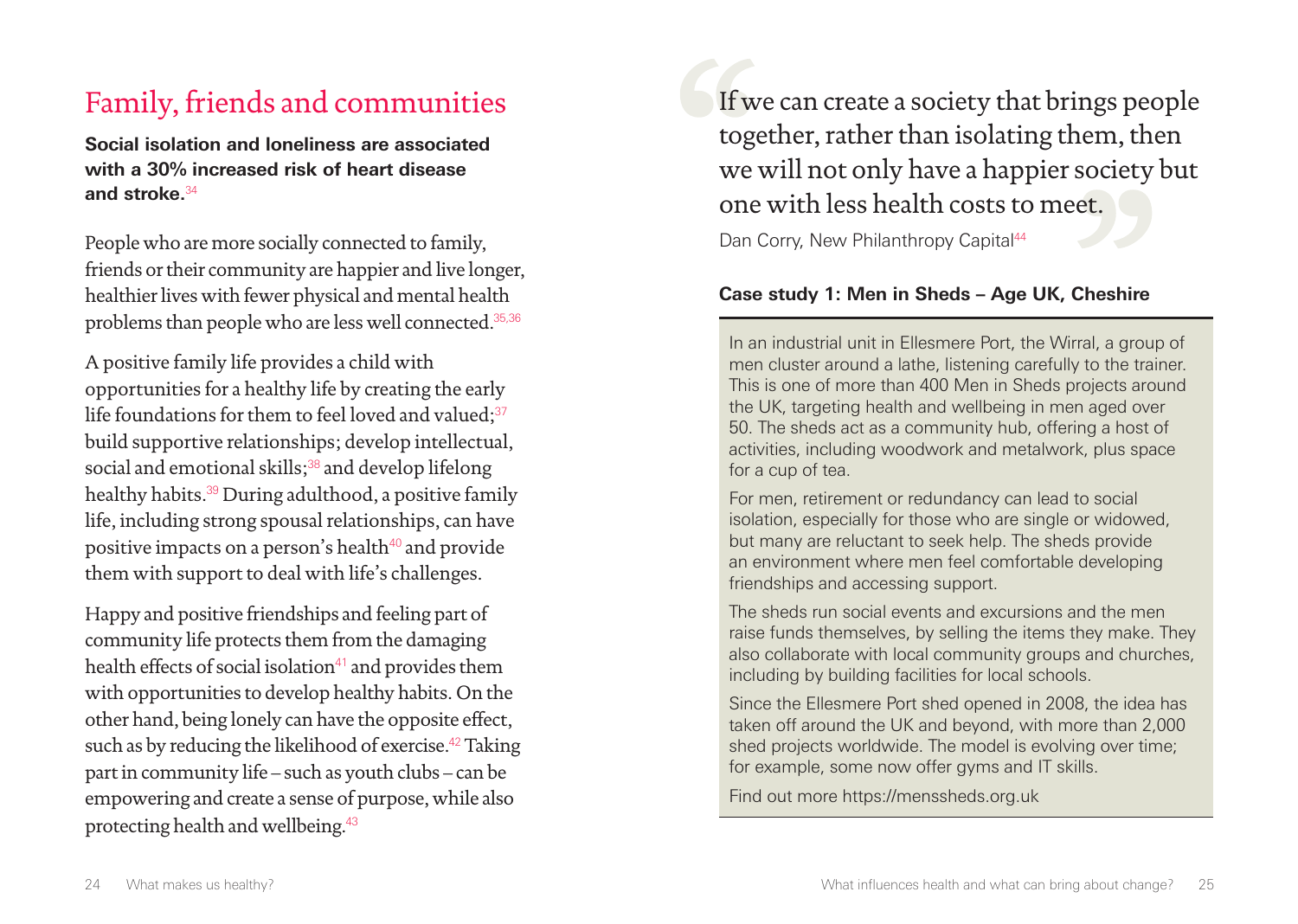## Money and resources

**One in five people in the UK live in poverty, and over half of these people live in working households.**[45](#page-30-8)

An inadequate income can cause poor health because it is more difficult to avoid stress and feel in control; access experiences and material resources; adopt and maintain healthy behaviours; and feel supported by a financial safety net.

Living with the day-to-day stresses of poverty in early childhood can have damaging consequences for long-term health.<sup>[46](#page-30-9)</sup> Money can enable people to access the support and services they need to participate fully in society. Yet, 48% of 21 to 24-year-olds earn less than the independently set living wage.<sup>[47](#page-30-10)</sup> An inadequate income can also make healthy behaviours feel unattainable: it is three times more expensive to get the energy we need from healthy foods than unhealthy foods.<sup>[48](#page-30-11)</sup>

## Saving our planet, lifting people out of poverty, advancing economic growth... these are one and the same fight.

Ban Ki-moon, Secretary-General of the United Nations<sup>49</sup>

A financial safety net enables people to invest in their future. In studies, 40% of people with unmanageable debt said they were less likely to study or retrain.<sup>[50](#page-30-3)</sup> Poverty damages health and poor health increases the risk of poverty. $51$ 

### **Case study 2: Helping wealth stay local – Preston City Council**

Since 2011, Preston has been exploring alternative approaches to local economic development that also reduce inequality. One scheme is the Community Wealth Building initiative, which involved cooperating with six local organisations known as 'anchor institutions'.

The combined procurement spend of these institutions (one of which was Preston City Council) was £750m in 2012/13, but only 5% of this was spent in Preston. The institutions committed to diverting more spend to local businesses.

The scheme included the city's key employers: the hospital, a housing association and the university. Local suppliers received advice on how to pitch for contracts, which included a £60,000 printing contract for the police and a £1.6m contract to provide school meals, which was divided into lots and awarded to suppliers who use local farmers.

The benefits of this approach are already visible. The six anchor institutions increased their spending with Prestonbased suppliers from 5% of total spend in 2012 to 18% in  $2017$  – an increase of  $f74m^{52}$  It is estimated this increase supports around  $1,648$  local jobs.<sup>53</sup> The city has also made improvements on six out of eight of its local authority summary deprivation measures between 2010 and 2015.<sup>54</sup>

Find out more: [https://cles.org.uk/publications/community](https://cles.org.uk/publications/community-wealth-building-through-anchor-institutions)[wealth-building-through-anchor-institutions](https://cles.org.uk/publications/community-wealth-building-through-anchor-institutions)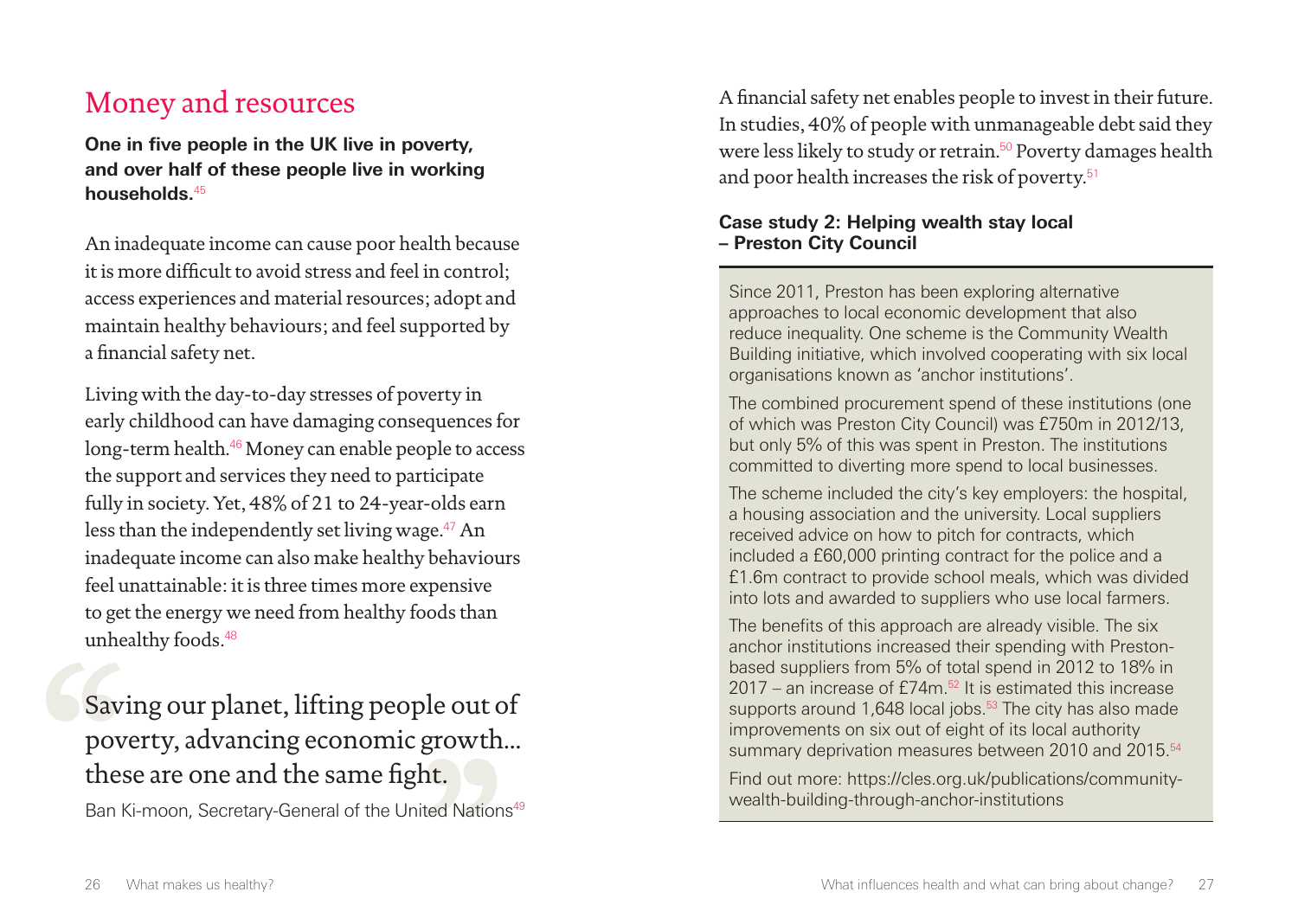## Housing

**Children living in cold homes are more than twice as likely to suffer from respiratory problems than children living in warm homes.**[55](#page-30-13)

Where people live is more than just a roof over their heads. It's their home, where they grow up and flourish. A healthy home is affordable, warm and stable: somewhere safe that meets the diverse needs of the people living there and helps them connect to community, work and services.

Investing in housing support for vulnerable people helps keep them healthy. Every £1 invested delivers nearly £2 of benefit through costs avoided to public services including care, health and crime costs.<sup>[56](#page-30-14)</sup>

A safe settled home is the cornerstone on which individuals and families build a better quality of life, access services they need and gain greater independence.

Jake Eliot, Head of Policy, Money Advice Service<sup>[57](#page-30-15)</sup>

#### **Case study 3: Linking fuel poverty to health outcomes – Warm Homes Nest Scheme, Wales**

Poor housing stock and mainly rural communities mean that fuel poverty has been a major problem in Wales. To tackle the issue, the government set up the Warm Homes Nest Scheme to target households with the greatest need.

To evaluate the project, the government has linked anonymised data from the scheme with routine health records. This allows the evaluators to analyse the impact of the scheme on individual health. The results have been impressive, with evidence of positive effects on people's health.

Over the course of a year, for households who received help with their energy efficiency, the average number of times a person had to go to a GP for breathing problems decreased by 3.9% for those on the scheme, and they also experienced a 6.5% decrease in asthma events. These factors increased among people who were eligible for, but not on, the scheme.

Find out more: [www.nestwales.org.uk](https://www.nestwales.org.uk
)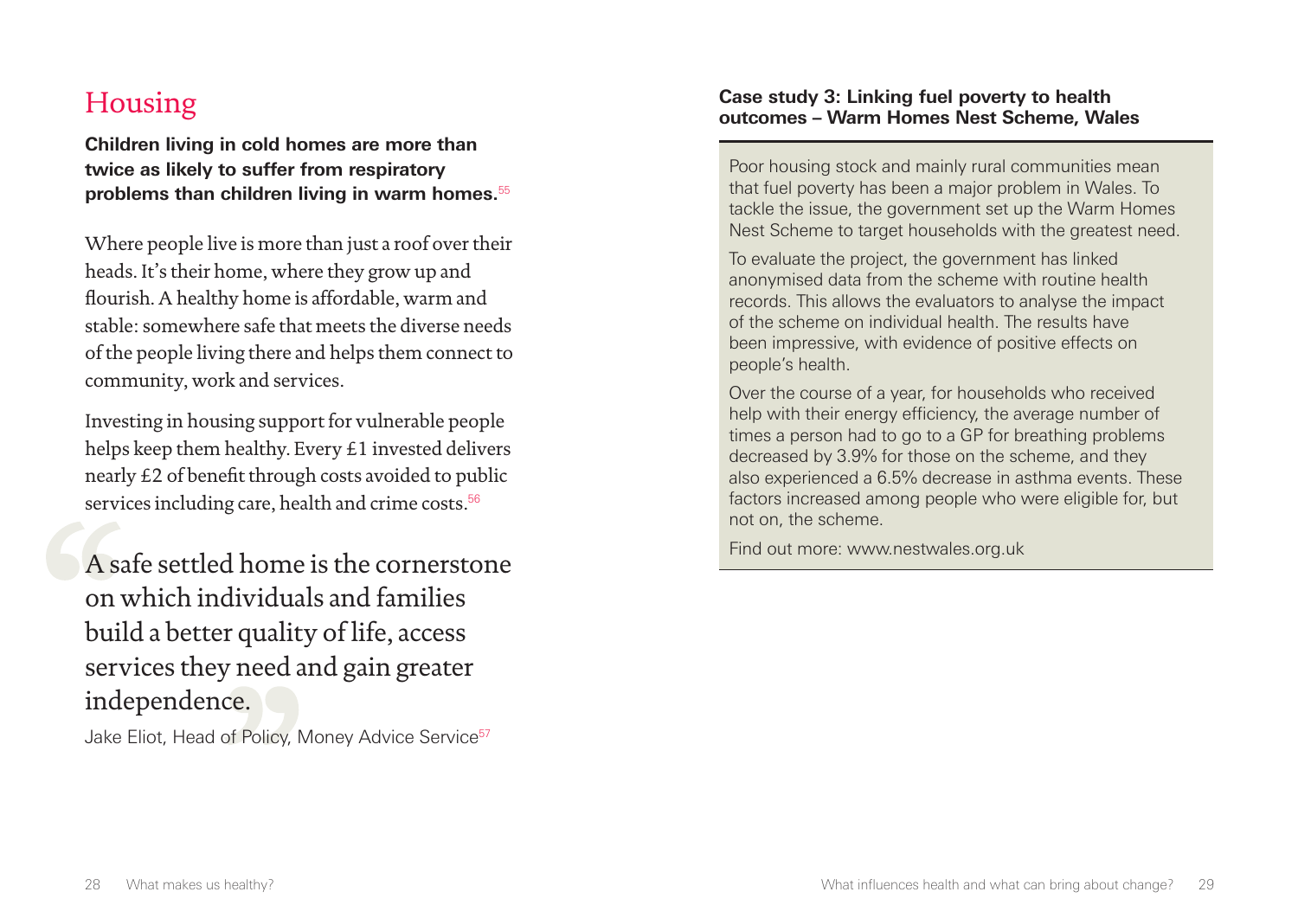## Education and skills

**People with the lowest healthy life expectancy are three times more likely to have no qualifications compared with those with the highest life expectancy.**[58](#page-30-17)

Good education and skills can help build strong foundations for supportive social connections, accessing good work, lifelong learning and problem solving, and feeling empowered and valued.

These help people live healthier lives by increasing their opportunities to develop lifelong healthy habits; afford a good quality of life; live and work in safe and healthy environments; and manage and limit exposure to life's challenges.<sup>[59](#page-30-18)</sup>

The prize [of good education] is simple: healthier, happier, wealthier people, and stronger families, communities and businesses.

David Hughes, Chief Executive, Association of Colleges<sup>[60](#page-30-19)</sup>

#### **Case study 4: Boosting employability in young people – The North East Ambition programme**

The opportunities available to young people on leaving school are pivotal to their futures. Young people who are not in education, employment or training are more likely to suffer worse health outcomes in later life, so targeting this group is an important priority for society.

In 2015, the north east had the highest rate of young people who are not in education, employment or training in the country, so the North East Local Enterprise Partnership started intensive work to tackle this issue. One aim of the programme was for 170 local secondary schools and colleges in the area to meet the eight Good Career Guidance Benchmarks.\*

These include personal guidance tailored to each pupil, work experience and encounters with employers. The programme was supported by several new cross-sector networks bringing schools, colleges and businesses together to share ideas and pool resources.

2 years after the programme's launch, 85% of the 70 participating schools and colleges had reached six or more of the Good Career Guidance Benchmarks. Partly as a result of this work, the rate of young people not in education, employment or training in the north east has dropped from 23.4% to 13.5%. The benchmarks have also been adopted as part of the Department for Education's national career strategy.<sup>61</sup>

Find out more: [www.nelep.co.uk/skills/north-east-ambition](https://www.nelep.co.uk/skills/north-east-ambition/)

For the full list of benchmarks developed by Gatsby see: [www.gatsby.org.uk/education/focus-areas/good-career-guidance](http://www.gatsby.org.uk/education/focus-areas/good-career-guidance)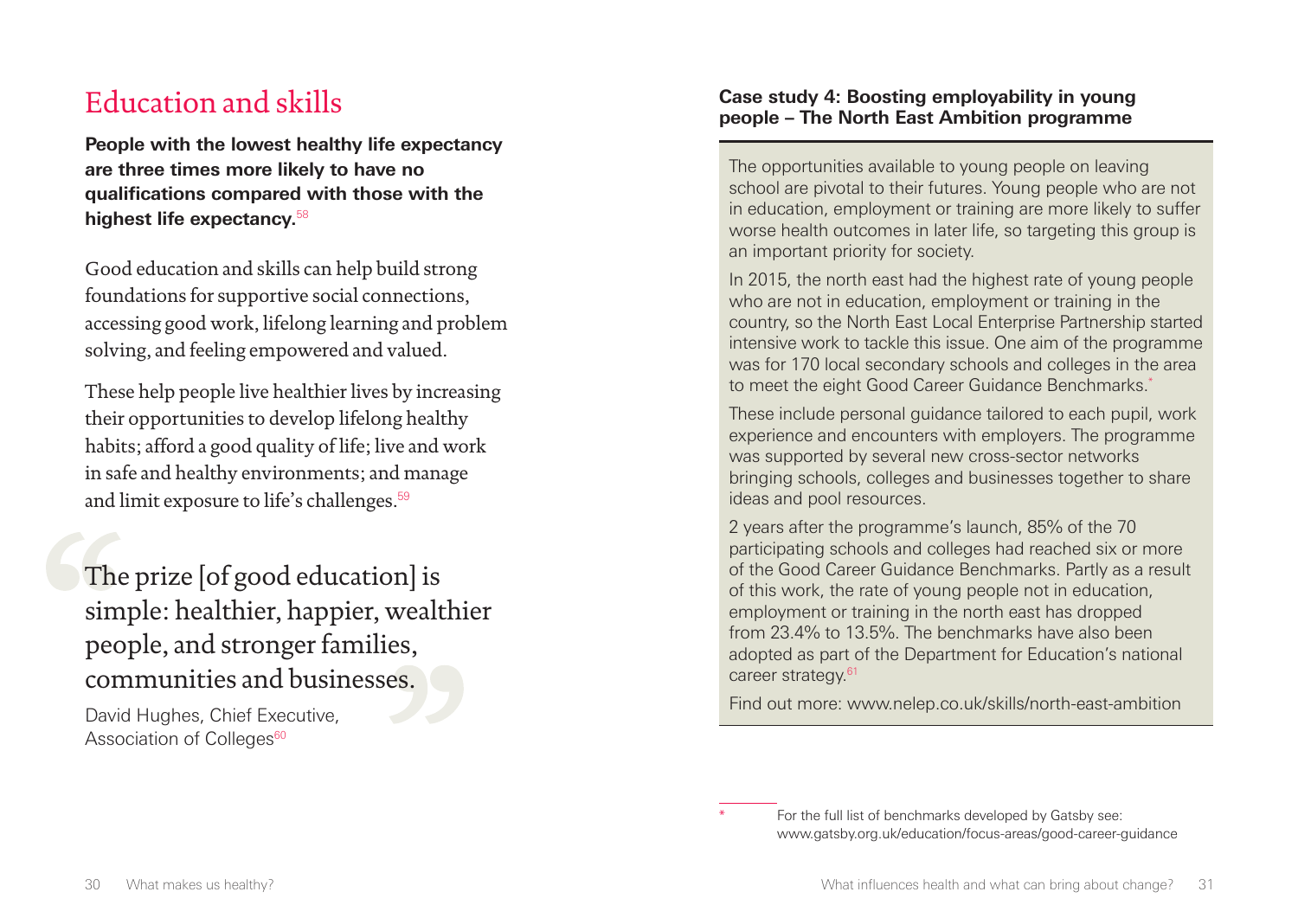## Good work

**Young adults who are unemployed are more than twice as likely to suffer from mental ill health than those in work**  $62$ 

Good work offers stability, security and a regular income. It provides good working conditions, including a safe working environment, good wages and practices that protect employees' wellbeing. It provides an environment in which employees are supported, have personal development opportunities, and a degree of control and autonomy over their work.[63](#page-30-21)

Ultimately, gaining or maintaining 'good' employment and improving workplace health has the potential to make a significant contribution to personal wellbeing, the economy and reducing levels of disease and illness in society.

Professor Dame Carol Black<sup>[64](#page-31-3)</sup>

Good work provides opportunities to afford basic living standards;\* participate in community and social life; support lifelong healthy habits; $65$  and feel a sense of identity, self-esteem, purpose and reward.<sup>[66](#page-31-1)</sup> It offers protection against the harmful effects of unemployment and insecure jobs, which can damage long-term health and wellbeing.<sup>[67](#page-31-2)</sup>

### **Case study 5: Incentivising employers to boost staff mental health – Thrive West Midlands**

There are an estimated 70,000 people in the West Midlands who are out of work as a result of mental health problems. The West Midlands Combined Authority's Mental Health Commission launched an action plan to address the wide impact this has on the region – not least on the local economy, as well as individuals and communities.

A core part of the plan is the workplace wellbeing premium, which will provide a financial incentive for employers to introduce measures that support the mental health and wellbeing of their workforce. This pilot scheme provides organisations with a grant and various toolkits and resources. These are intended to help them capture and use data better, and put in place initiatives to promote a culture of wellbeing.

The scheme is supported by more than 120 signatories, including the police, local authorities, schools and housing associations, and has been developed with support from people with mental health problems.

Find out more: [www.wmca.org.uk/media/1420/wmca](http://www.wmca.org.uk/media/1420/wmca-mental-health-commission-thrive-full-doc.pdf)[mental-health-commission-thrive-full-doc.pdf](http://www.wmca.org.uk/media/1420/wmca-mental-health-commission-thrive-full-doc.pdf)

Nearly 75% of people who are in the bottom fifth of income distribution and rent privately pay more than a third of their income in rent.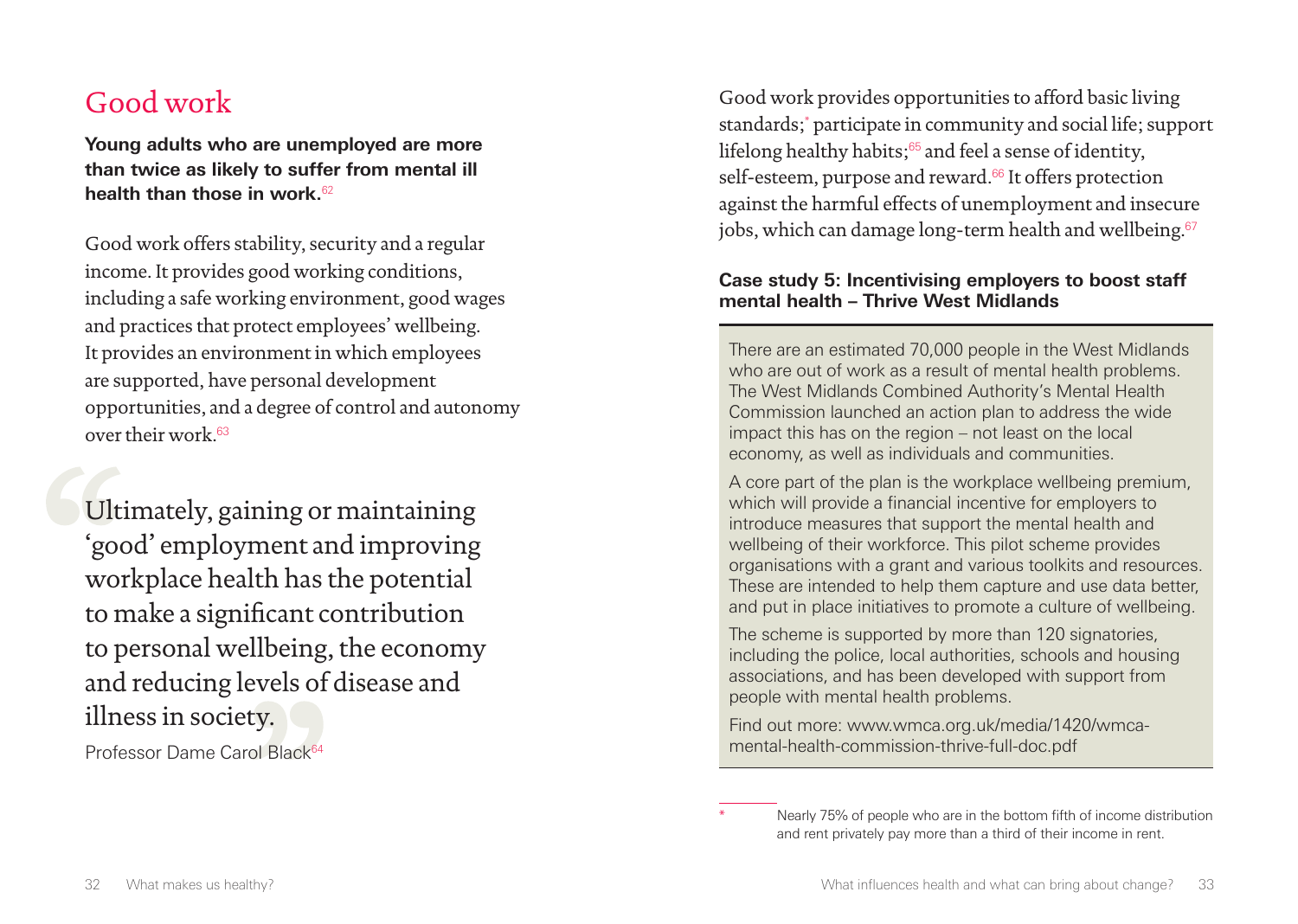## Transport

**There are nine times as many fatal and serious injuries among pedestrians aged 5–9 in the most deprived areas than the least.**[68](#page-31-5)

Healthy transport systems support safe and well-designed communities. They enable more walking, cycling and public transport use, are accessible and efficient for everyone, and minimise harmful impacts of the environment. This helps people to lead healthier lives. For example, people who use public transport are likely to do an extra 12–15 minutes physical activity each day.<sup>[69](#page-31-6)</sup>

Streets and public spaces that are well designed also encourage active travel, and can have other positive impacts such as reducing vehicle speeds.<sup>[70](#page-31-7)</sup>

Transport is not an end in itself, but rather a means... to access what [people] need: jobs, markets and goods, social interaction, education, and a full range of other services contributing to healthy and fulfilled lives.

United Nations Secretary-General's High-Level Advisory Group on Sustainable Transport<sup>[71](#page-31-8)</sup>

A healthy transport system can provide opportunities to improve air quality – the largest contributor to air pollution in London is road transport.<sup>[72](#page-31-4)</sup> It can also help hard-to-reach or deprived communities to access key services, such as learning opportunities and jobs.

#### **Case study 6: Reducing inequalities through transport – Manchester Metrolink**

The Manchester Metrolink is the largest light rail system in the UK. Its benefits to the community have reached beyond transport links, thanks to the vision of local transport planners.

Transport for Greater Manchester collaborated with local authorities to improve connections for 2.7 million residents. Its contribution, along with other public and private sector collaboration, focused on a common goal and long-term economic vision: to use transport to connect commuters from around Greater Manchester to key industrial and commercial districts.

As a result, the system is having a positive influence on the social determinants of health. The latest extension to Oldham and Rochdale town centres, East Didsbury and Ashton-under-Lyne has improved access to employment for 16 to 70-year-olds, further education options for 16 to 19-year-olds, and health care for the whole population. Improved accessibility to these services through public transport has been more marked for the 10% most deprived areas along this route, helping to reduce inequalities.

Find out more: [www.volkerrail.co.uk/dynamics/modules/](http://www.volkerrail.co.uk/dynamics/modules/SFIL0200/view.php?fil_Id=8932) [SFIL0200/view.php?fil\\_Id=8932](http://www.volkerrail.co.uk/dynamics/modules/SFIL0200/view.php?fil_Id=8932)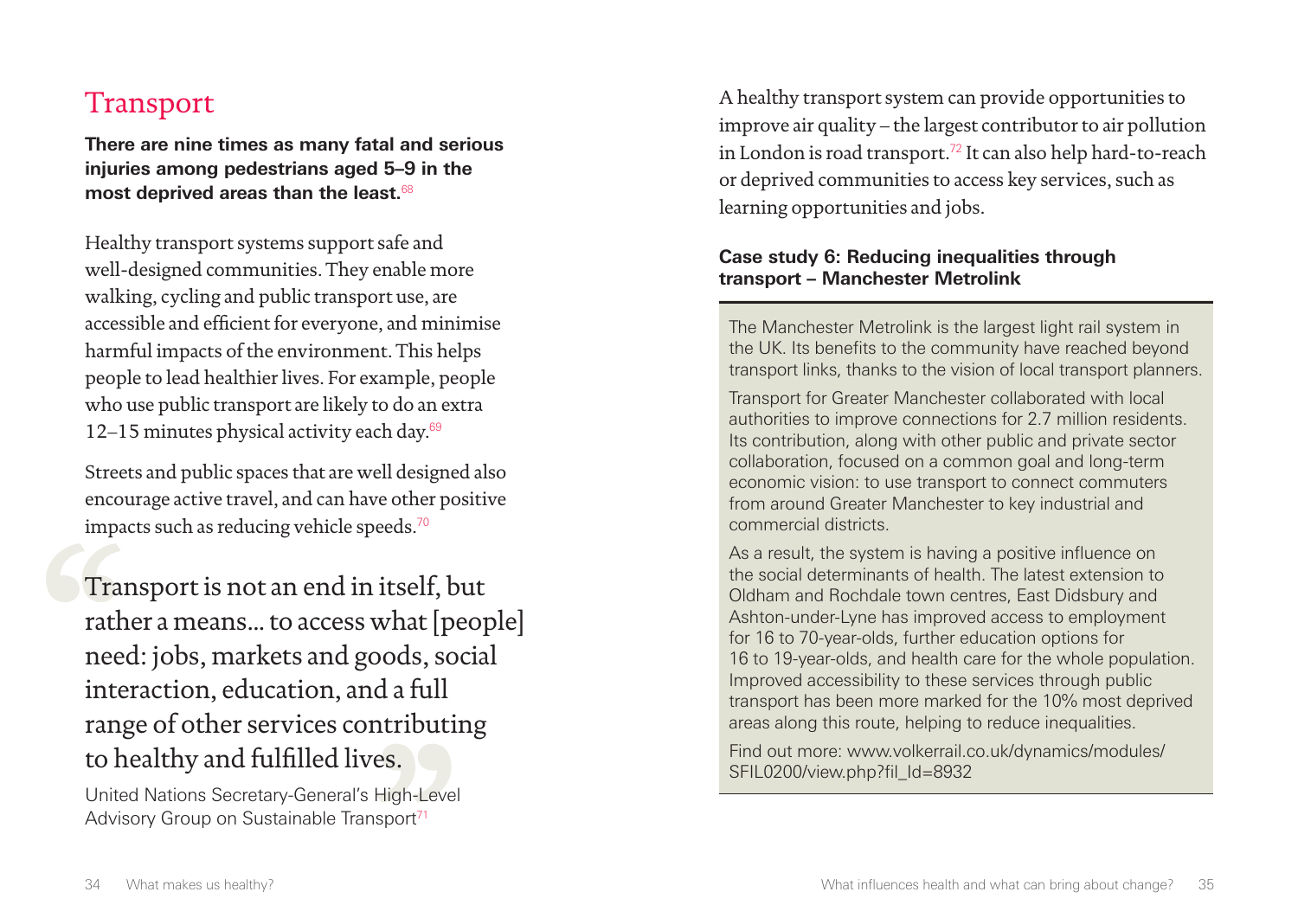## Our surroundings

**Children in deprived areas are nine times less likely to have access to green space and places to play.**[73](#page-31-9)

Health is influenced by how surroundings make people feel and the opportunities they provide. Good places, spaces and buildings enable people to be more physically active, feel safe and secure, use facilities and services, and socialise and play. For example, well maintained and easy to reach green space makes it easier for people to be physically active.<sup>[74,](#page-31-10)[75](#page-31-11)</sup>

Being near facilities and services like shops and schools makes it easier to walk to them – this can, for example, help reduce social isolation among older people.<sup>[76](#page-31-12)</sup>

It turns out that the key elements necessary for public space to improve people's health are the same as those needed to make urban space socially and economically vibrant and environmentally sustainable.

Lucy Saunders, Public Health Specialist, Transport for London<sup>[77](#page-31-13)</sup>

#### **Case study 7: Investing in healthy streets – Greater London Authority**

Recognising the relationship between transport and health, in 2014 Transport for London became the first transport authority in the world to publish a Health Action Plan. It has adopted the Healthy Streets approach,\* which will help it improve air quality, reduce congestion and create healthy surroundings for people to live, work, commute and play.

The Healthy Streets approach is based on 10 evidence-based indicators. The approach defines a healthy street as one with: things to see and do; places to stop and rest; shade and shelter; clean air; and pedestrians from all walks of life. It must also be easy to cross; and feel safe, relaxing and not too noisy. Put simply, it needs to be an environment in which people choose to walk and cycle.

Action against these indicators ultimately improves health. Transport for London has committed to delivering improvements against these indicators through the 25-year Mayor's Transport Strategy.

This approach was applied in Archway in north London, which was a large traffic-dominated gyratory. Through a transformative project the 10 indicators showed an overall uplift. Importantly, seven road danger issues were eliminated through the redesign of the junction.

Find out more [https://tfl.gov.uk/corporate/about-tfl/how](https://tfl.gov.uk/corporate/about-tfl/how-we-work/planning-for-the-future/healthy-streets)[we-work/planning-for-the-future/healthy-streets](https://tfl.gov.uk/corporate/about-tfl/how-we-work/planning-for-the-future/healthy-streets)

[Healthy](https://healthystreets.com/home/lucysaunders/) Streets is an evidence-based approach for creating sustainable, attractive urban spaces. Find out more:<https://healthystreets.com>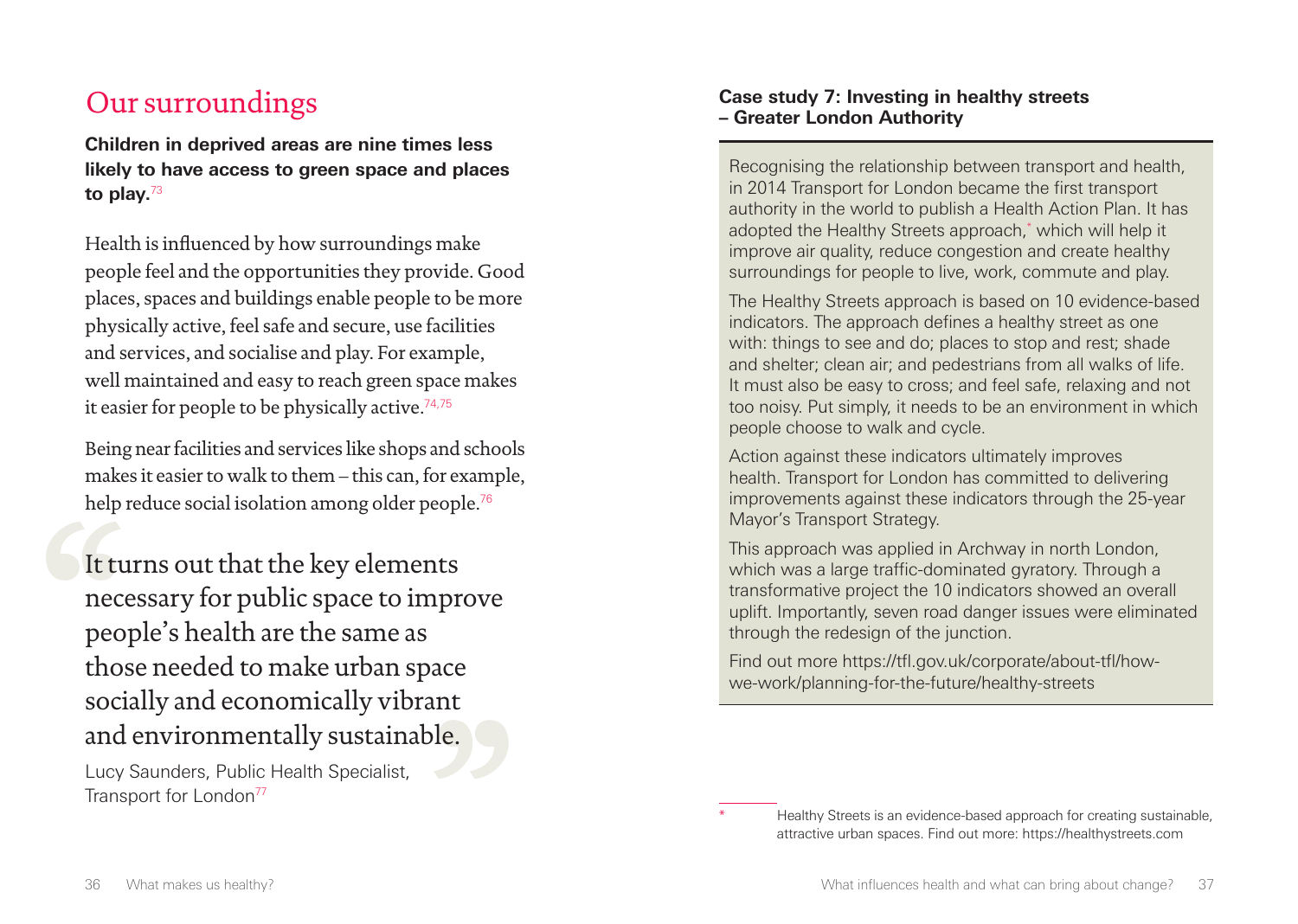## The food we eat

**It is three times more expensive to get the energy we need from healthy food than unhealthy food.**[48](#page-30-11)

Poor diet is the one of the biggest risk factors for preventable ill health in England. Everyone should have enough good food to live a healthy life. Healthy food needs to be: affordable for everyone, a bigger part of the food supply chain, available in local areas, and promoted and valued.

Yet many factors in our environment make it hard to eat healthily. It is harder to buy healthy foods in deprived parts of the UK.<sup>[78](#page-31-14)</sup> There is also a higher density of fast food outlets in these areas.<sup>[79](#page-31-15)</sup> The promotion of food may also make healthy behaviours harder: just 1.2% of advertising spend each year goes on vegetables, compared with the 22% spent on confectionary, cakes, biscuits and ice cream.[80](#page-31-16)

## The healthy choice should be the easy choice.

Rob Beaglehole, Public Health Dentist<sup>81</sup>

#### **Case study 8: Using planning to restrict takeaways – Gateshead Council**

Access to healthy food goes far beyond the control of an individual. With this in mind, Gateshead Council has used local planning policy to improve the opportunities its residents have to make healthy food choices. The ambition is to reduce levels of obesity and, in turn, deaths from cancers and circulatory diseases. The approach focuses on reducing health inequalities in Gateshead.

The council won a Local Communities and Government award for its innovative approach: developing a supplementary planning document under its local plan.

This new document means that any application for a hot food takeaway will be declined if it is in an area where more than 10% of children in year 6 are obese; if it is within 400m of secondary schools and other community amenities, or if the number of hot food takeaways in the area is equal to or greater than the UK national average.

The award was made in recognition of the strong joint working between the local elected members, planning teams and public health teams. Judges said the council deserved to win because it had used 'a strategic, holistic approach with strong political buy-in to tackle a major public health issue, making best use of local authority mechanisms.'

Find out more: [www.gateshead.gov.uk/Building%20](http://www.gateshead.gov.uk/Building%20and%20Development/PlanningpolicyandLDF/LocalPlan/SupplementaryPlanningDocuments/Hot-food-takeaway-SPD.aspx) [and%20Development/PlanningpolicyandLDF/LocalPlan/](http://www.gateshead.gov.uk/Building%20and%20Development/PlanningpolicyandLDF/LocalPlan/SupplementaryPlanningDocuments/Hot-food-takeaway-SPD.aspx) [SupplementaryPlanningDocuments/Hot-food-takeaway](http://www.gateshead.gov.uk/Building%20and%20Development/PlanningpolicyandLDF/LocalPlan/SupplementaryPlanningDocuments/Hot-food-takeaway-SPD.aspx) [-SPD.aspx](http://www.gateshead.gov.uk/Building%20and%20Development/PlanningpolicyandLDF/LocalPlan/SupplementaryPlanningDocuments/Hot-food-takeaway-SPD.aspx)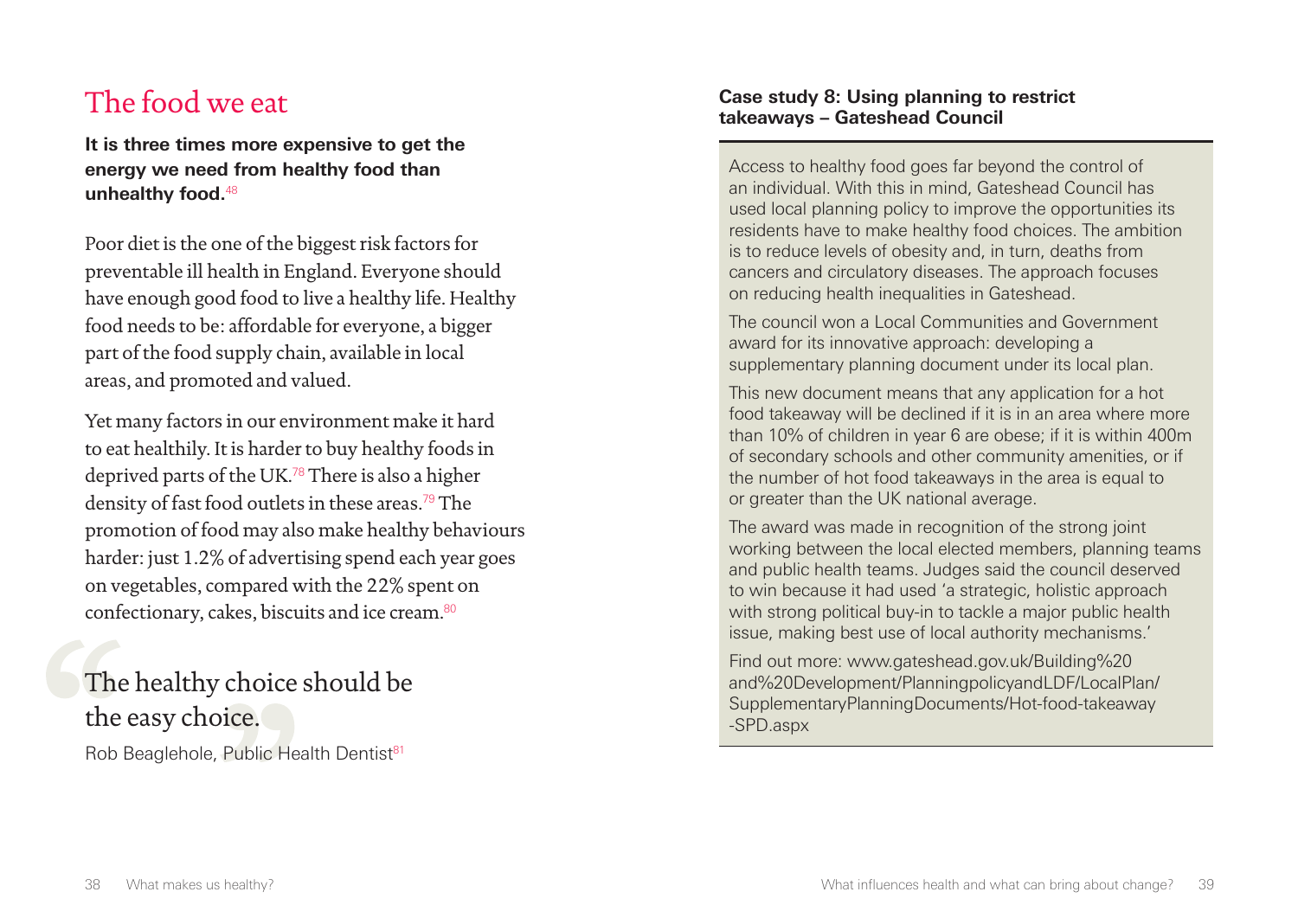## <span id="page-21-0"></span>Fair opportunities for healthy lives



Everyone in society should have the opportunity to make healthy choices and live healthy lives. But inequalities in power, money and resources at local, national and even global levels can make the circumstances of people's daily lives more challenging. In turn, such circumstances can make people more vulnerable to poor health.

Although people are now living longer than they used to, the fact remains that socially disadvantaged people are more likely to face conditions – such as insecure work, or living in a run-down neighbourhood – that lead to poorer health and an earlier death.

These differences in people's health and wellbeing are called health inequalities, and they don't just exist between the very rich and the very poor in society: they span the population and affect people of all ages, at every stage of life, and across all major diseases.<sup>[32](#page-29-16)</sup>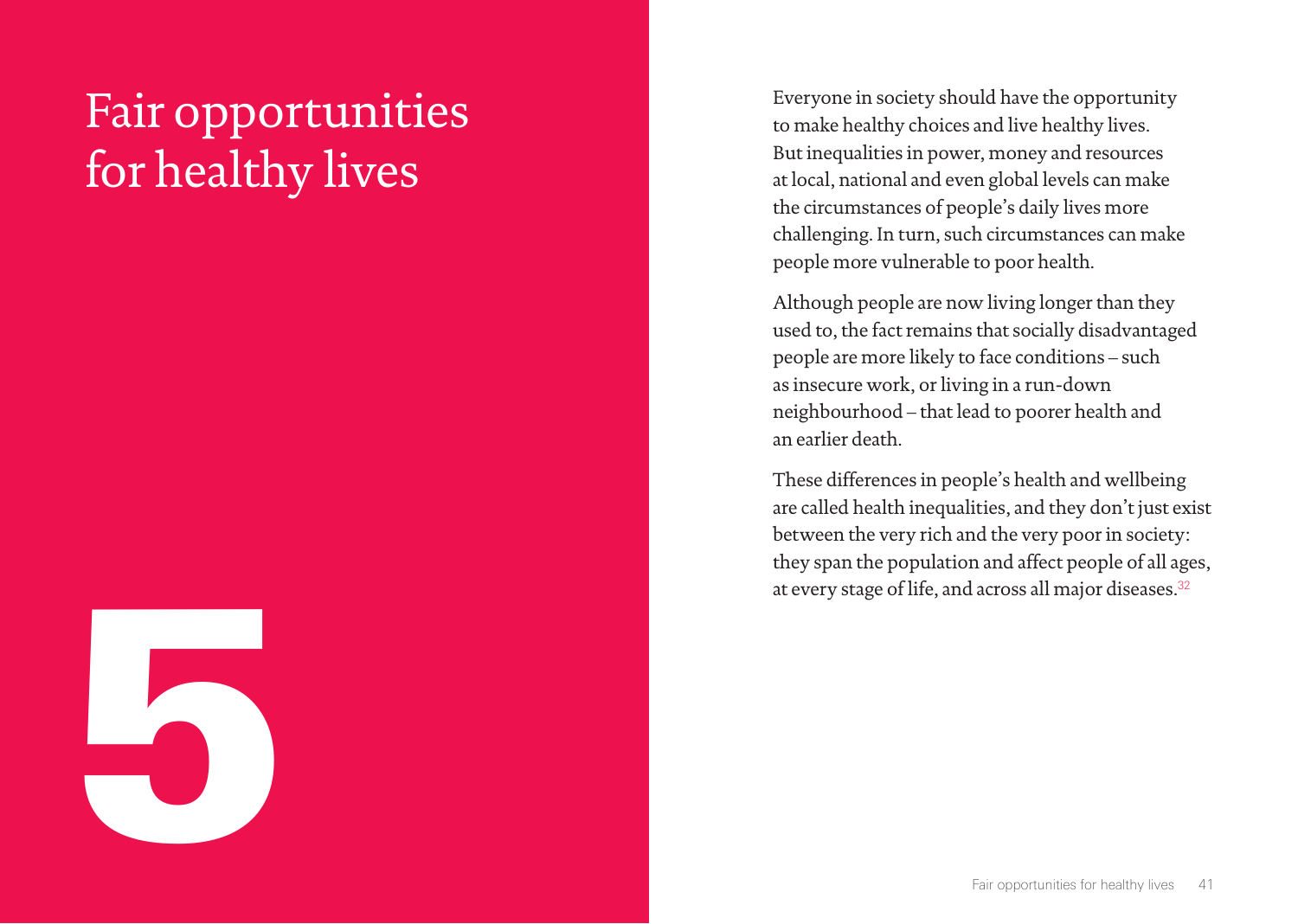Like slavery and apartheid, poverty is not natural. It is man-made and can be overcome and eradicated by the actions of human beings.

Nelson Mandela, former President of South Africa<sup>82</sup>

It is possible to provide opportunities for people to live healthy lives. Decision makers at all levels can create policies – from international trade deals to lowering local levels of congestion – that will enable people to have greater influence over their own health and health behaviours, as well as those of their families.

The action required is universal: focusing solely on the most disadvantaged would only tackle part of the problem. If action is proportionate to the level of disadvantage, there is an opportunity to both improve the health of the population and reduce health inequalities.

The Marmot review, *Fair society, healthy lives*, concluded that reducing health inequalities in the UK requires a series of objectives to be met.\* These are:

- giving every child the best possible start in life
- creating job opportunities and fair working conditions for all
- ensuring a healthy standard of living for the whole population
- developing health-creating physical environments
- empowering communities
- strengthening health prevention. $29$

Alongside these policy objectives are a set of indicators developed to help people monitor change at local and national level. Find out more: [https://fingertips.phe.org.uk/](https://fingertips.phe.org.uk/profile/wider-determinants) [profile/wider-determinants](https://fingertips.phe.org.uk/profile/wider-determinants)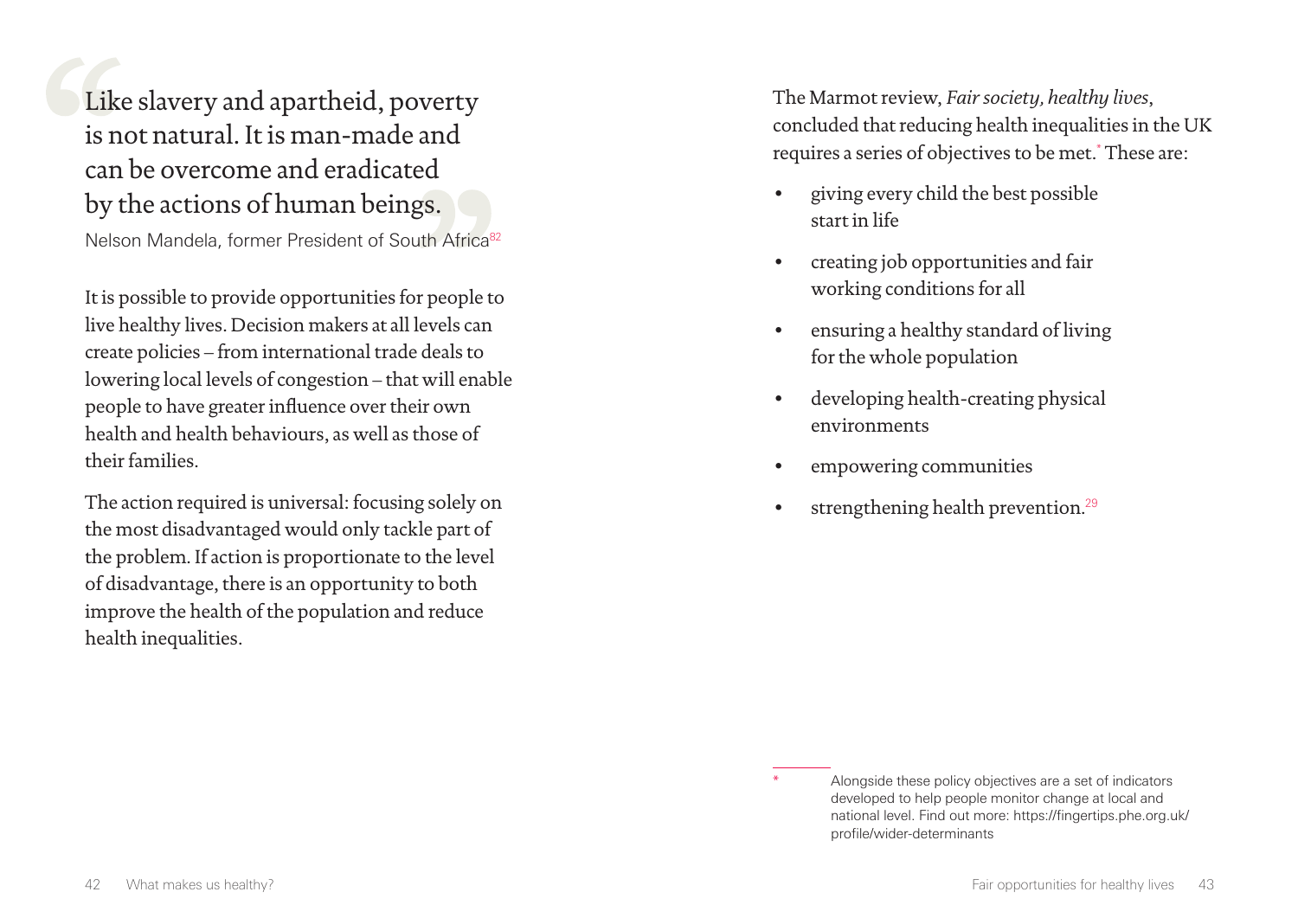## <span id="page-23-0"></span>Who can influence the social determinants of health?



At the beginning of this guide, we talked about heart disease and its root causes. By taking action to address these root causes it is possible to prevent many people having heart attacks.

Changing and improving local environments is a more just and effective way to influence the health and wellbeing of an entire population than waiting for people to become ill and treating them as patients, one person at a time.

Yet there is no single idea or policy that will improve the health of the public. Solutions require all members of society to acknowledge the health impact of what they do and work together to take action. If this happens, we could see improvements in people's health and a reduction in the health inequalities that exist between different groups in society.

The case studies in Section 4 show how efforts to impact the social determinants of health are taking place across a range of sectors. These efforts involve community empowerment, partnership working, helping those most in need, and incorporating health and wellbeing in all policy decisions (reaching far beyond the Department of Health itself). Such action protects people's health and helps to provide environments that create health and wellbeing.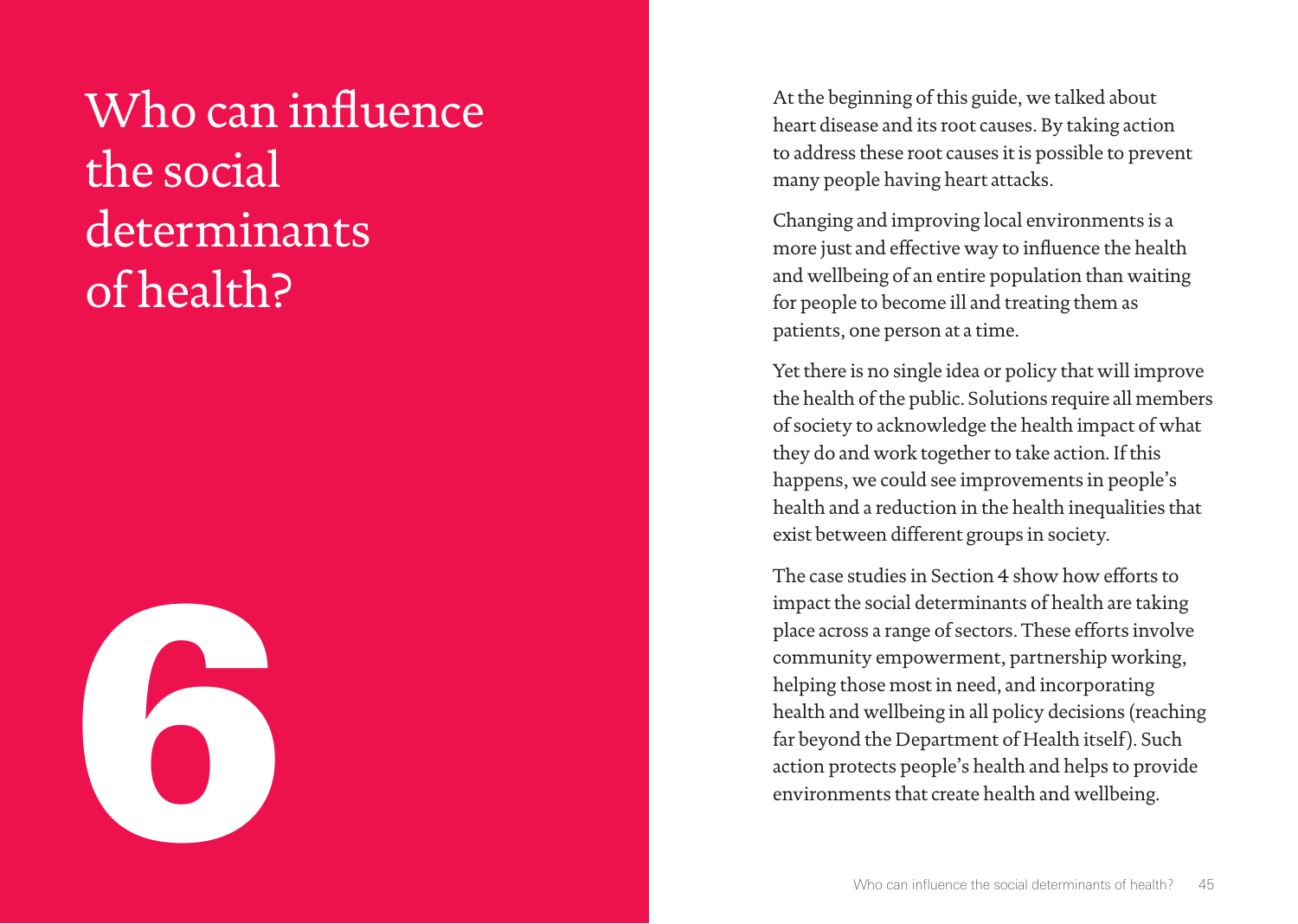It also highlights the potential that everyone in society has to improve people's health, either by directly focusing on the social determinants or explicitly addressing health in everything they do.

Change is never easy – especially in changing political and financial contexts. Often, decisions involve difficult trade-offs. Sometimes, the benefits of action taken in one sector are reaped by another. Nevertheless, organisations are finding ways to come together to tackle the social determinants of health, and must continue to do so.

## The single most important intervention is to understand that there is no single most important intervention.

Harry Rutter, London School of Hygiene and Tropical Medicine<sup>83</sup>

## What can I do to make a difference?

It can be hard to know where to start, but even small changes can influence thinking, narrative and policy. It is likely that such changes would make a difference to people's health.

Considering the social determinants of health we have outlined in this guide, do you think the last decision you took (or the next one you take) might:

- have an impact on one or more of the social determinants?
- have an impact on health and wellbeing?
- increase or decrease health inequalities?

If the answer is yes to any of those questions, we would ask you to consider:

- how, in the work you're already doing, you could more explicitly address health and wellbeing
- approaching others to discuss joint working initiatives in new areas where both parties benefit
- talking to your local public health team or a public health expert to find out more about what you can do
- using the facts, figures and case studies in this guide in presentations, reports or funding bids
- engaging others about the part they already play in improving people's health.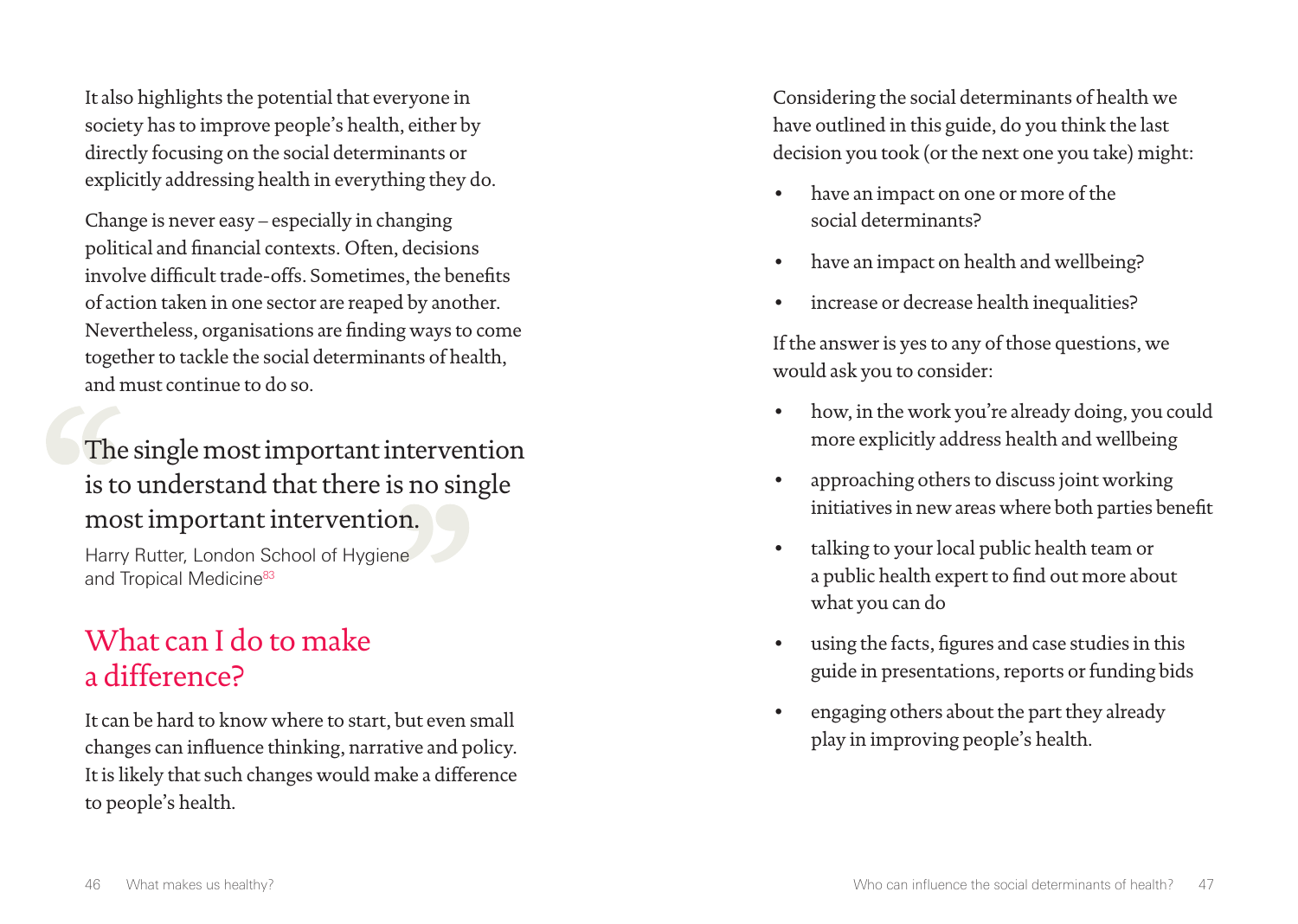## <span id="page-25-0"></span>Further resources



The following section provides more examples of where change is already taking place. The initiatives listed here span efforts across national and local government – as well as the private and voluntary sectors.

What is already happening?

#### **National government**

The Wellbeing of Future Generations (Wales) Act 2015: An act that makes health a prerequisite for all policy. Proposals must demonstrate tangible benefits for the health and wellbeing of current and future generations. This integrated approach will maximise health promotion and increase understanding among the public that health is influenced by multiple determinants in different sectors.

Find out more: [http://thewaleswewant.co.uk/sites/default/](http://thewaleswewant.co.uk/sites/default/files/150623-guide-to-the-fg-act-en.pdf) [files/150623-guide-to-the-fg-act-en.pdf](http://thewaleswewant.co.uk/sites/default/files/150623-guide-to-the-fg-act-en.pdf)

Minimum unit price for alcohol (Scotland) 2018: Legislation for a minimum unit price for alcohol, to help cut alcohol-related deaths and reduce hospital admissions.

Find out more: [www.legislation.gov.uk/asp/2012/4/contents/enacted](http://www.legislation.gov.uk/asp/2012/4/contents/enacted)

Soft drinks industry levy (UK) 2018: A levy to target the producers and importers of soft drinks with added sugar, to help protect people from tooth decay, obesity and diabetes.

Find out more: [www.gov.uk/guidance/soft-drinks-industry-levy](http://www.gov.uk/guidance/soft-drinks-industry-levy)

The Smoking (Northern Ireland) Order 2006: Smoke-free legislation that makes it illegal to smoke in workplaces, on public transport and in many enclosed public spaces.

Find out more: [www.legislation.gov.uk/nisi/2006/2957/contents](http://www.legislation.gov.uk/nisi/2006/2957/contents)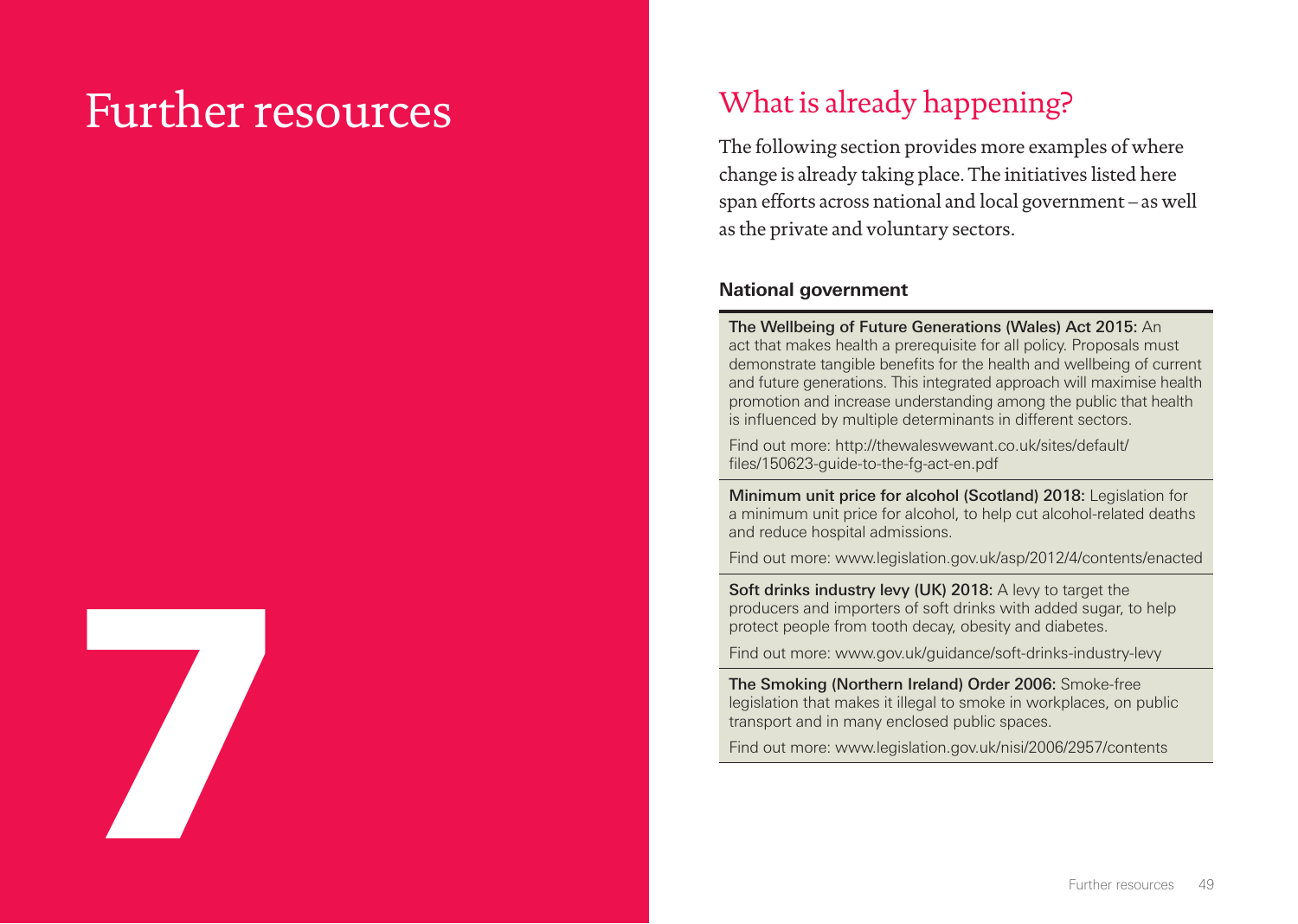#### **Local government**

Coventry City Council: A council that has partnered with Public Health England and the Institute of Health Equity to work together as a 'Marmot City' and reduce inequalities in Coventry. This involves taking action on the social determinants of health and ensuring health, social value and asset-based approaches are reflected in everything the council does.

Find out more: [www.coventry.gov.uk/downloads/download/4171/](http://www.coventry.gov.uk/downloads/download/4171/coventry_a_marmot_city) [coventry\\_a\\_marmot\\_city](http://www.coventry.gov.uk/downloads/download/4171/coventry_a_marmot_city)

Wigan Council: A council that is thinking outside the box to engage residents and community groups through an informal agreement between the council and the people who live and work there. Through this agreement – known as The Deal – it is co-designing public services to make Wigan a better place to live.

Find out more: [www.wigan.gov.uk/Docs/PDF/Council/The-Deal/](http://www.wigan.gov.uk/Docs/PDF/Council/The-Deal/
The-Deal-Brochure.pdf) [The-Deal-Brochure.pdf](http://www.wigan.gov.uk/Docs/PDF/Council/The-Deal/
The-Deal-Brochure.pdf)

#### **Voluntary sector**

Shelter: Alongside charities like the Health Foundation, non-health charities and those that aren't pursuing a health-focused mission are still helping to support and improve people's health. Shelter helps millions of people every year who are struggling with poor housing and homelessness, and monitors health outcomes of its clients.

Citizen's Advice: A charity that provides holistic and tailored support, helping people with a range of problems such as managing debt, or dealing with housing and employment issues. Citizen's Advice has used a New Economy Tool to estimate the impact of its work on health.

Find out more about how non-health charities can address the social determinants of health:

[www.thinknpc.org/publications/keeping-us-well](http://www.thinknpc.org/publications/keeping-us-well)

[www.instituteofhealthequity.org/resources-reports/voluntary-sector](http://www.instituteofhealthequity.org/resources-reports/voluntary-sector-action-on-the-social-determinants-of-health)[action-on-the-social-determinants-of-health](http://www.instituteofhealthequity.org/resources-reports/voluntary-sector-action-on-the-social-determinants-of-health)

#### **Communities**

Bromley by Bow Health Partnership: An innovative community organisation in east London, working in one of the most deprived boroughs in the UK. It supports families, young people and adults to learn new skills, improve their health and wellbeing, find employment and develop confidence to achieve their goals. The partnership is considered a flagship example of community led regeneration.

Find out more: [www.bbbhp.co.uk](http://www.bbbhp.co.uk)

#### **Funders**

People's Health Trust: Invests in resident-led approaches to address underlying structural causes of health inequalities. Its long-term engagement programme, Local Conversations, makes the most of local residents' skills and wisdom by putting them in control of the design, development and action in their neighbourhood.

Find out more: [www.peopleshealthtrust.org.uk](http://www.peopleshealthtrust.org.uk)

Big Lottery Fund: A funder that gives grants to organisations in the UK to help improve their communities.

Find out more: [www.biglotteryfund.org.uk](http://www.biglotteryfund.org.uk)

#### **Businesses and employers**

**Timpsons:** A company that employs ex-offenders and those from marginalised groups. It provides good pay and flexible working conditions related to work hours, childcare, sabbaticals and study leave, to support the physical and mental wellbeing of those who face significant barriers to the workplace.

Find out more: [www.timpson.co.uk/about/careers-at-timpson](http://www.timpson.co.uk/about/careers-at-timpson)

Business and Sustainable Development Commission: An organisation that aims to mobilise a community of businesses to take action on the UN's sustainable development goals and achieve greater social and environmental sustainability.

Find out more:<http://businesscommission.org>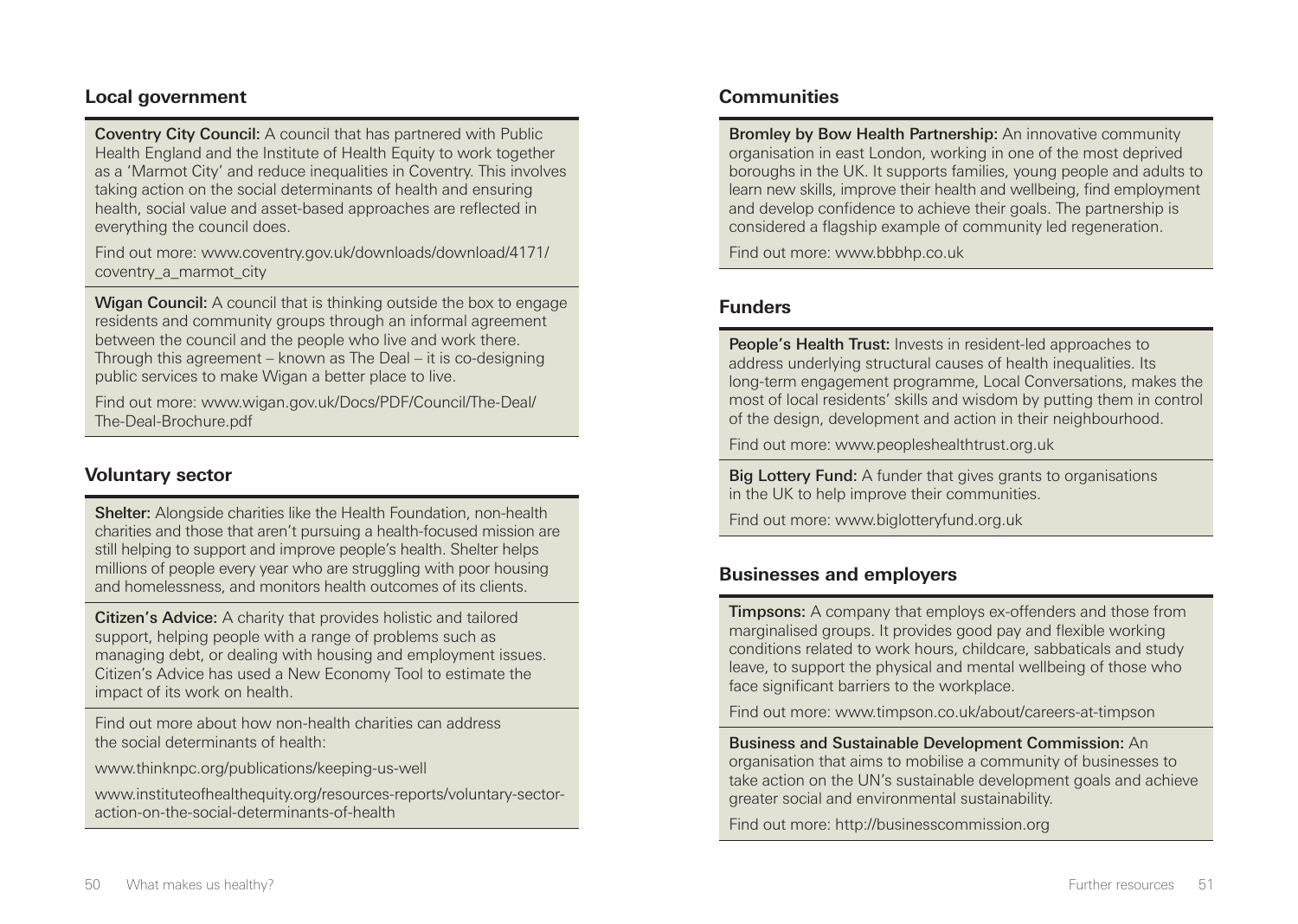## Where can I find out more?

The following are a selection of key organisations that provide further information and case studies on the social determinants of health.

Glasgow Centre for Population Health

[www.gcph.co.uk](http://www.gcph.co.uk/)

Institute of Health Equity

[www.instituteofhealthequity.org](http://www.instituteofhealthequity.org/)

Joseph Rowntree Foundation

[www.jrf.org.uk](https://www.jrf.org.uk/)

Local Government Association

[www.local.gov.uk/topics/social-care-health-and](https://www.local.gov.uk/topics/social-care-health-and-integration/public-health)[integration/public-health](https://www.local.gov.uk/topics/social-care-health-and-integration/public-health)

NHS Health Scotland

[www.healthscotland.scot](http://www.healthscotland.scot)

Public Health Agency (Northern Ireland)

[www.publichealth.hscni.net](http://www.publichealth.hscni.net)

### Public Health England

[www.gov.uk/government/organisations/public](https://www.gov.uk/government/organisations/public-health-england)[health-england](https://www.gov.uk/government/organisations/public-health-england)

### Public Health Wales Observatory

[www.publichealthwalesobservatory.wales.](http://www.publichealthwalesobservatory.wales.nhs.uk/home) [nhs.uk/home](http://www.publichealthwalesobservatory.wales.nhs.uk/home)

Robert Wood Johnson Foundation

[www.rwjf.org](https://www.rwjf.org/)

Royal Society for Public Health

[www.rsph.org.uk](http://www.rsph.org.uk)

The King's Fund

[www.kingsfund.org.uk](https://www.kingsfund.org.uk/)

What Works Centre for Wellbeing

[www.whatworkswellbeing.org](https://www.whatworkswellbeing.org/)

World Health Organization [www.who.int/social\\_determinants](http://www.who.int/social_determinants/en)

See also the Health Foundation's compendium of resources and case studies:

[www.health.org.uk/healthy-lives-collection](http://www.health.org.uk/healthy-lives-collection)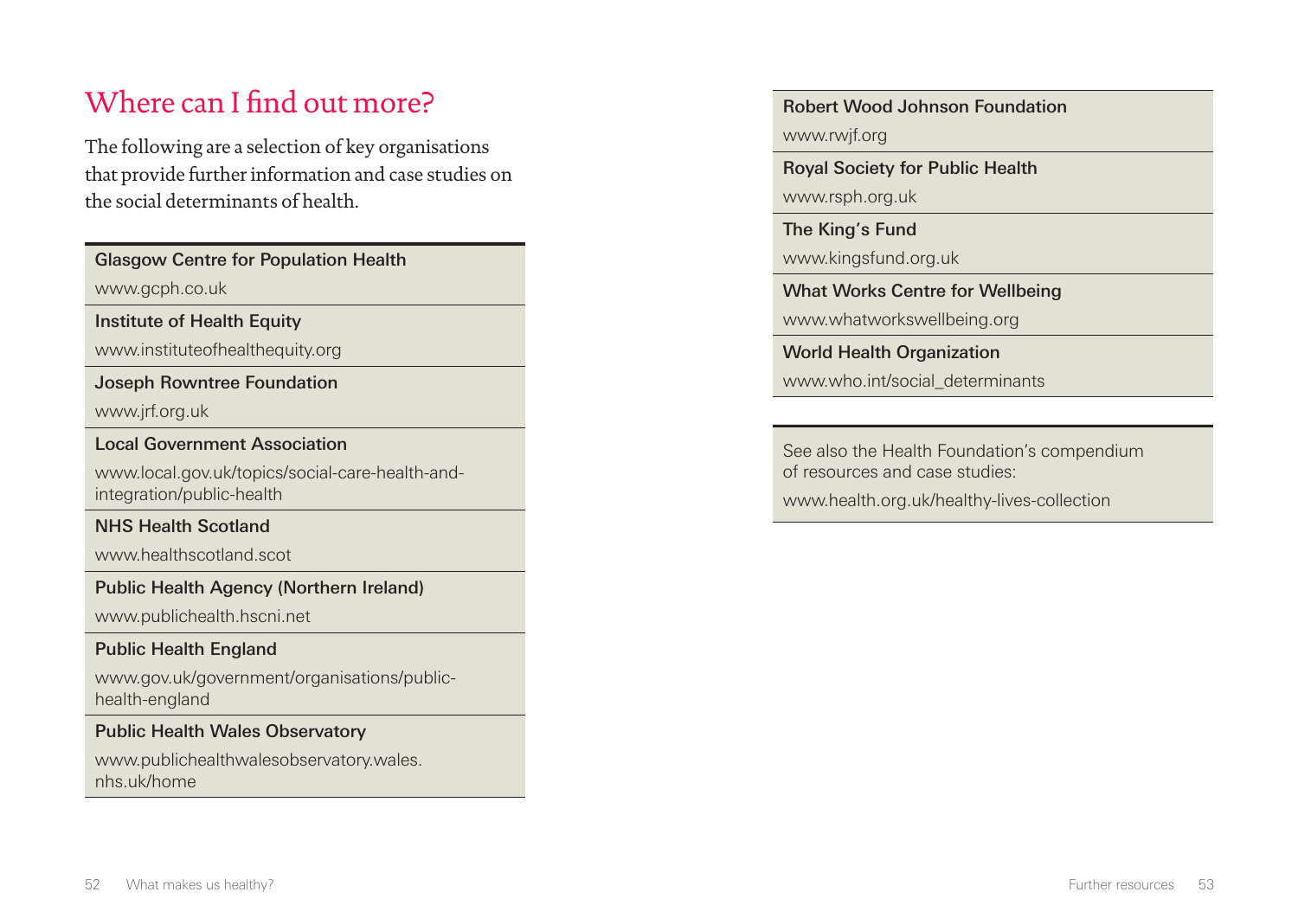## <span id="page-28-0"></span>References

- <span id="page-28-1"></span>1. National Institute for Health and Care Excellence. *Health inequalities and population health*. 2012. Available from: [www.nice.org.](http://www.nice.org.uk/advice/lgb4/resources/health-inequalities-and-population-health-1681147764421
) [uk/advice/lgb4/resources/health-inequalities-and-population](http://www.nice.org.uk/advice/lgb4/resources/health-inequalities-and-population-health-1681147764421
)[health-1681147764421](http://www.nice.org.uk/advice/lgb4/resources/health-inequalities-and-population-health-1681147764421
)
- <span id="page-28-2"></span>2. Aboriginal Health and Medical Research Council of New South Wales. *Definition of Aboriginal Health*. Available from: [www.ahmrc.org.au/](http://www.ahmrc.org.au/index.php?option=com_content&view=article&id=35&itemid=37) [index.php?option=com\\_content&view=article&id=35&itemid=37](http://www.ahmrc.org.au/index.php?option=com_content&view=article&id=35&itemid=37)
- <span id="page-28-3"></span>3. What Works Centre for Wellbeing. Available from: [www.whatworkswellbeing.org](https://www.whatworkswellbeing.org/)
- <span id="page-28-5"></span>4. Stuckler D. *The Body Economic: Why Austerity Kills*. Basic Books; 2013.
- <span id="page-28-4"></span>5. World Health Organization. *Constitution of the World Health Organization*. 2006. Available from: [www.who.int/about/mission](http://www.who.int/about/mission)
- <span id="page-28-12"></span>6. Sen A. *Commodities and Capabilities*. North-Holland; 1985.
- <span id="page-28-13"></span>7. Office for National Statistics. *Statistical bulletin: healthy life expectancy at birth and aged 65 by upper tier local authority and area deprivation: England 2012–14*. 2016.
- <span id="page-28-6"></span>8. Waylen A, Stewart-Brown S. Factors influencing parenting in early childhood: a prospective longitudinal study focusing on change. *Child: Care, Health and Development*. 2010;36(2):198–207.
- <span id="page-28-7"></span>9. Griffiths LJ, Dezateux C, Hill A. Is obesity associated with emotional and behavioural problems in children? Findings from the Millennium Cohort Study. *Int J Pediatr Obes*. 2011;6(2-2):E423–E32 a.
- <span id="page-28-8"></span>10. Clarke H, McKay S. Disability, partnership and parenting. *Disability & Society*. 2014;29(4):543–55.
- <span id="page-28-9"></span>11. Colman I et al. Outcomes of conduct problems in adolescence: 40 year follow-up of national cohort. *BMJ*. 2009;338:a2981.
- <span id="page-28-10"></span>12. Matthews K, Nazroo J, Whillans J. The consequences of self-reported vision change in later-life: evidence from the English Longitudinal Study of Ageing. *Public Health*. 2017;142:7–14.
- <span id="page-28-11"></span>13. Jivraj S, Nazroo J, Barnes M. Short- and long-term determinants of social detachment in later life. *Ageing & Society*. 2016;36(5):924–45.
- <span id="page-28-14"></span>14. Yamey G et al. *Investing in health: the economic case*. World Innovation Summit for Health; 2016. Available from: [http://globalhealth2035.org/](http://globalhealth2035.org/sites/default/files/investing-in-health-economic-case.pdf) [sites/default/files/investing-in-health-economic-case.pdf](http://globalhealth2035.org/sites/default/files/investing-in-health-economic-case.pdf)
- <span id="page-28-15"></span>15. Case A, Fertig A, Paxson C. The lasting impact of childhood health and circumstance. *Journal of Health Economics*. 2005;24(2):365–89.
- <span id="page-28-16"></span>16. Disney R, Emmerson C, Wakefield M. Ill health and retirement in Britain: a panel data-based analysis. J*ournal of Health Economics*. 2006;25(4):621–49.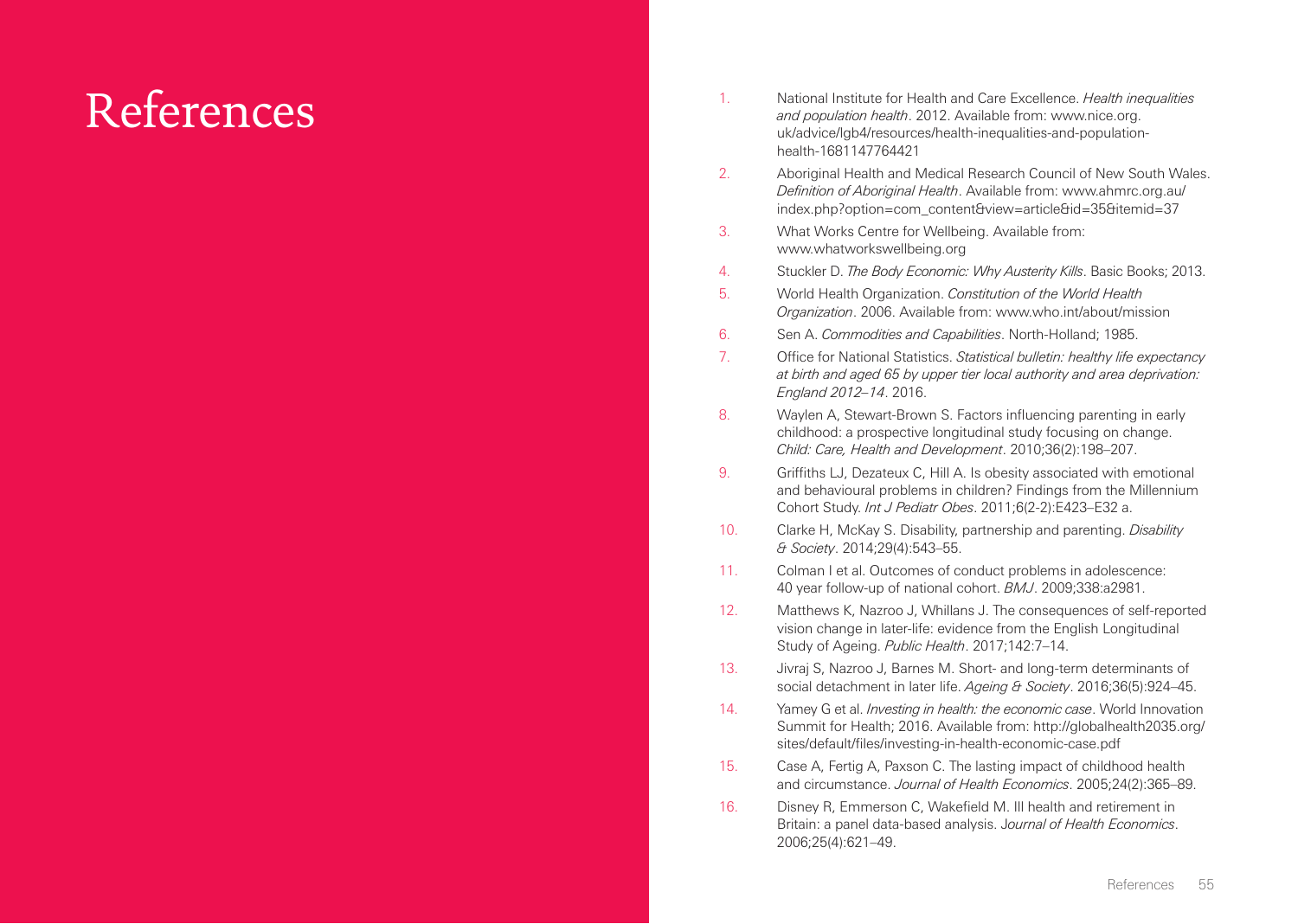- <span id="page-29-5"></span>17. Jones AM, Rice N, Roberts J. Sick of work or too sick to work? Evidence on self-reported health shocks and early retirement from the BHPS. *Economic Modelling*. 2010;27(4):866–80.
- <span id="page-29-6"></span>18. Stafford M et al. Physical and cognitive capability in mid-adulthood as determinants of retirement and extended working life in a British cohort study. *Scand J Work Environ Health*. 2017;43(1):15–23.
- <span id="page-29-7"></span>19. Rice NE et al. Common health predictors of early retirement: findings from the English Longitudinal Study of Ageing. *Age and Ageing*. 2011;40(1):54–61.
- <span id="page-29-8"></span>20. Rumball-Smith J et al. Diabetes associated with early labor-force exit: a comparison of sixteen high-income countries. *Health Affairs*. 2014;33(1):110-5.
- <span id="page-29-1"></span>21. Henderson M et al. A lifecourse approach to long-term sickness absence – a cohort study. *PLOS One*. 2012;7(5):e36645.
- <span id="page-29-2"></span>22. Stansfeld SA et al. Psychosocial work characteristics and anxiety and depressive disorders in midlife: the effects of prior psychological distress. *Occup Environ Med*. 2008;65(9):634–42.
- <span id="page-29-3"></span>23. Johnston DW, Schurer S, Shields MA. Exploring the intergenerational persistence of mental health: evidence from three generations. *Journal of Health Economics*. 2013;32(6):1077–89.
- <span id="page-29-4"></span>24. Black C, Frost D. *Health at work – an independent review of sickness absence*. 2011. Available from: [www.gov.uk/government/uploads/](http://www.gov.uk/government/uploads/system/uploads/attachment_data/file/181060/health-at-work.pdf ) [system/uploads/attachment\\_data/file/181060/health-at-work.pdf](http://www.gov.uk/government/uploads/system/uploads/attachment_data/file/181060/health-at-work.pdf )
- <span id="page-29-9"></span>25. Lagarde C. An address to the 2011 International Finance Forum. 9 November 2011. Available from: [www.imf.org/en/News/](http://www.imf.org/en/News/Articles/2015/09/28/04/53/sp110911) [Articles/2015/09/28/04/53/sp110911](http://www.imf.org/en/News/Articles/2015/09/28/04/53/sp110911)
- <span id="page-29-10"></span>26. McGovern L, Miller G, Hughes-Cromwick P. Health Policy Brief: The relative contribution of multiple determinants to health outcomes. *Health Affairs*. 21 August 2014.
- <span id="page-29-11"></span>27. James C, Devaux M, Sassi F. *Inclusive growth and health*. OECD Publishing; 2017. Available from: [http://dx.doi.](http://dx.doi.org/10.1787/93d52bcd-en
) [org/10.1787/93d52bcd-en](http://dx.doi.org/10.1787/93d52bcd-en
)
- <span id="page-29-0"></span>28. Robert Wood Johnson Foundation. *A new way to talk about the social determinants of health*. 2010. Available from: [www.rwjf.org/content/](http://www.rwjf.org/content/dam/farm/reports/reports/2010/rwjf63023) [dam/farm/reports/reports/2010/rwjf63023](http://www.rwjf.org/content/dam/farm/reports/reports/2010/rwjf63023)
- <span id="page-29-12"></span>29. Marmot M. *Fair society, healthy lives: The Marmot review*. 2010. Available from: [www.parliament.uk/documents/fair-society-healthy](http://www.parliament.uk/documents/fair-society-healthy-lives-full-report.pdf)[lives-full-report.pdf](http://www.parliament.uk/documents/fair-society-healthy-lives-full-report.pdf)
- <span id="page-29-13"></span>30. Cohen L. Building a thriving nation: 21st century vision and practice to advance health and equity. *Health Education & Behavior*. 2016; 43(2):125–32.
- <span id="page-29-15"></span>31. Whitehead M, Dahlgren G. What can be done about inequalities in health? *The Lancet*. 1991;26(338)8774:1059–1063.
- <span id="page-29-16"></span>32. L'Hôte E, Fond M, Volmert A. Research into: *Seeing upstream: Mapping the gaps between expert and public understandings of health in the United Kingdom*. FrameWorks Institute (unpublished).
- <span id="page-29-14"></span>33. Marmot M. *The health gap: the challenge of an unequal world*. Bloomsbury; 2015.
- <span id="page-29-17"></span>34. Valtorta NK et al. Loneliness and social isolation as risk factors for coronary heart disease and stroke: systematic review and metaanalysis of longitudinal observational studies. *Heart*. 18 April 2016.
- <span id="page-29-18"></span>35. Mental Health Foundation. *Relationships in the 21st century: the forgotten foundation of mental health and wellbeing*. 2016. Available from: [www.mentalhealth.org.uk/publications/relationships-21st](http://www.mentalhealth.org.uk/publications/relationships-21st-century-forgotten-foundation-mental-health-and-wellbeing 
)[century-forgotten-foundation-mental-health-and-wellbeing](http://www.mentalhealth.org.uk/publications/relationships-21st-century-forgotten-foundation-mental-health-and-wellbeing 
)
- <span id="page-29-19"></span>36. Berkman LF, Syme SL. Social networks, host resistance, and mortality: a nine-year follow-up study of Alameda County residents. *Am J Epidemiol*. 1979;109(2):186–204
- <span id="page-29-20"></span>37. Allen M, Donkin A. *The impact of adverse experiences in the home on the health of children and young people, and inequalities in prevalence and effects*. UCL Institute of Health Equity; 2015. Available from: [http://cdn.basw.co.uk/upload/basw\\_13257-1.pdf](http://cdn.basw.co.uk/upload/basw_13257-1.pdf)
- <span id="page-29-21"></span>38. Dyson et al. *Childhood development, education and health inequalities. Report of task group. Submission to the Marmot Review.* Available from: [www.ucl.ac.uk/gheg/marmotreview/consultationEarly\\_years\\_](http://www.ucl.ac.uk/gheg/marmotreview/consultation/Early_years_and_education_report) [and\\_education\\_report](http://www.ucl.ac.uk/gheg/marmotreview/consultation/Early_years_and_education_report)
- <span id="page-29-22"></span>39. Bellis et al. National household survey of adverse childhood experiences and their relationship with resilience to health-harming behaviors in England. *BMC medicine*. 2014;12:72
- <span id="page-29-23"></span>40. Kiecolt-Glaser JK, Newton TL. Marriage and health: his and hers. *Psychological Bulletin*. 2001;127(4):472.
- <span id="page-29-24"></span>41. Uchino BN, Cacioppo JT, Kiecolt-Glaser JK. The relationship between social support and physiological processes: a review with emphasis on underlying mechanisms and implications for health. *Psychological Bulletin*. 1996;119(3):488.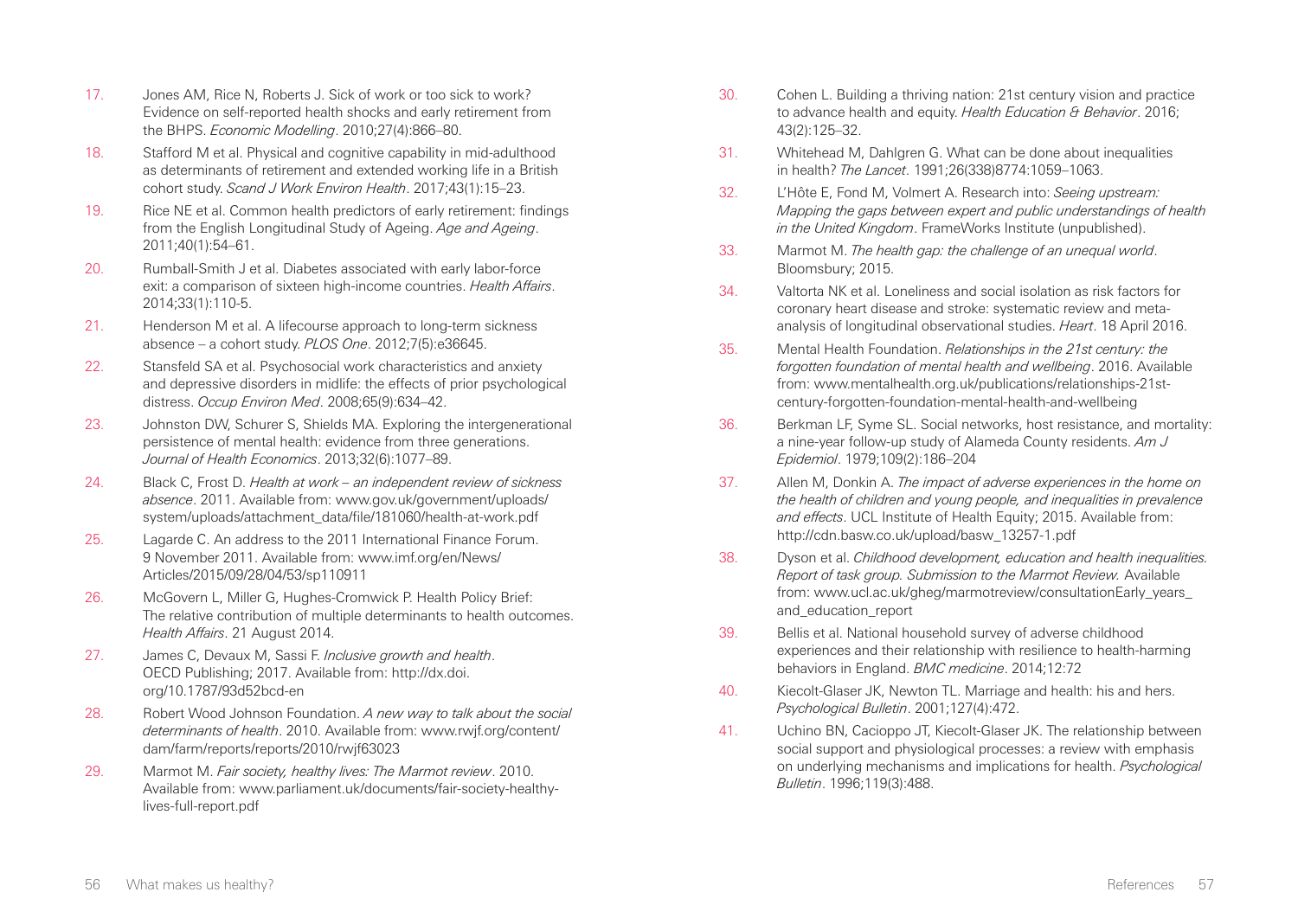- <span id="page-30-1"></span>42. Hawkley LC, Thisted RA, Cacioppo JT. Loneliness predicts reduced physical activity: Cross-sectional & longtitudinal Analyses. *Health Psychology*. 2009; 28(3):354–363.
- <span id="page-30-2"></span>43. Daly S, Allen J. *Inequalities in mental health, cognitive impairment and dementia amongst older people*. UCL Institute of Health Equity; 2016. Available from: [http://cdn.basw.co.uk/upload/basw\\_53658-8.pdf](http://cdn.basw.co.uk/upload/basw_53658-8.pdf)
- <span id="page-30-0"></span>44. Handley S et al. *The best medicine? The importance of relationships for health and wellbeing*. Relate and New Philanthropy Capital; 2015. Available from: www.relate.org.uk/sites/default/files/publication-thebest-medicine-report-240315.pdf
- <span id="page-30-8"></span>45. Joseph Rowntree Foundation Analysis Unit. *UK Poverty 2017: a comprehensive analysis of poverty trends and figures*. 2017. Available from: [www.jrf.org.uk/report/uk-poverty-2017](http://www.jrf.org.uk/report/uk-poverty-2017)
- <span id="page-30-9"></span>46. Fell B, Hewstone M. *Psychological perspectives on poverty*. Joseph Rowntree Foundation; 2015. Available from: [www.jrf.org.uk/report/](http://www.jrf.org.uk/report/psychological-perspectives-poverty) [psychological-perspectives-poverty](http://www.jrf.org.uk/report/psychological-perspectives-poverty)
- <span id="page-30-10"></span>47. Office for National Statistics. *Proportion of employees earning below £8.75 per hour working outside London, £10.20 per hour working in London: April 2017*. 2017.
- <span id="page-30-11"></span>48. Jones NRV et al. The growing price gap between more and less healthy foods: analysis of a novel longitudinal UK dataset. *PLOS One*. 2014;9(10):e109343.
- <span id="page-30-12"></span>49. United Nations Foundation. *Sustainable energy for all a priority for UN Secretary-General's second term*. Available from: [www.unfoundation.](http://www.unfoundation.org/news-and-media/press-releases/2011/energy-for-all-a-priority-for-un-secretary-general.html) [org/news-and-media/press-releases/2011/energy-for-all-a-priority-for](http://www.unfoundation.org/news-and-media/press-releases/2011/energy-for-all-a-priority-for-un-secretary-general.html)[un-secretary-general.html](http://www.unfoundation.org/news-and-media/press-releases/2011/energy-for-all-a-priority-for-un-secretary-general.html)
- <span id="page-30-3"></span>50. Lane J. *A debt effect? How is unmanageable debt related to other problems in people's lives?* Citizens Advice; 2016. Available from: [www.citizensadvice.org.uk/about-us/policy/policy-research-topics/](www.citizensadvice.org.uk/about-us/policy/policy-research-topics/debt-and-money-policy-research/a-debt-effect) [debt-and-money-policy-research/a-debt-effect](www.citizensadvice.org.uk/about-us/policy/policy-research-topics/debt-and-money-policy-research/a-debt-effect)
- <span id="page-30-4"></span>51. Benzeval M et al. *How does money influence health?* Joseph Rowntree Foundation; 2014. Available from: [www.jrf.org.uk/report/how-does](http://www.jrf.org.uk/report/how-does-money-influence-health)[money-influence-health](http://www.jrf.org.uk/report/how-does-money-influence-health)
- <span id="page-30-5"></span>52. Centre for Local Economic Strategies. *Updating the spend analysis baseline: summary report*. 2017. Available from: [www.preston.gov.uk/](http://www.preston.gov.uk/thecouncil/about-preston-city-council/our-fairness-agenda/progress-towards-fairness-charter) [thecouncil/about-preston-city-council/our-fairness-agenda/progress](http://www.preston.gov.uk/thecouncil/about-preston-city-council/our-fairness-agenda/progress-towards-fairness-charter)[towards-fairness-charter](http://www.preston.gov.uk/thecouncil/about-preston-city-council/our-fairness-agenda/progress-towards-fairness-charter)
- <span id="page-30-6"></span>53. Preston City Council. *Community Wealth Building*. Co-operative Councils Innovation Network; 2017. Available from: [www.councils.](http://www.councils.coop/wp-content/uploads/2017/10/Community-Wealth-Building-Preston-City-Council.pdf) [coop/wp-content/uploads/2017/10/Community-Wealth-Building-](http://www.councils.coop/wp-content/uploads/2017/10/Community-Wealth-Building-Preston-City-Council.pdf)[Preston-City-Council.pdf](http://www.councils.coop/wp-content/uploads/2017/10/Community-Wealth-Building-Preston-City-Council.pdf)
- <span id="page-30-7"></span>54. Lancashire County Council Business Intelligence Team. *The English indices of deprivation 2015, local authority level analysis*. Lancashire County Council; 2015. Available from: [www.lancashire.gov.uk/](http://www.lancashire.gov.uk/media/898623/deprivation-2015-la-summaries.pdf) [media/898623/deprivation-2015-la-summaries.pdf](http://www.lancashire.gov.uk/media/898623/deprivation-2015-la-summaries.pdf)
- <span id="page-30-13"></span>55. Marmot Review Team (Geddes I, Bloomer E, Allen J, Goldblatt P). *The health impacts of cold homes and fuel poverty*. Friends of the Earth; 2011. Available from: [https://friendsoftheearth.uk/sites/default/](https://friendsoftheearth.uk/sites/default/files/downloads/cold_homes_health.pdf) [files/downloads/cold\\_homes\\_health.pdf](https://friendsoftheearth.uk/sites/default/files/downloads/cold_homes_health.pdf)
- <span id="page-30-14"></span>56. Audit Commission. *Building better lives: getting the best from strategic housing (local government)*. 2009. Available from: [www.bl.uk/](http://www.bl.uk/collection-items/building-better-lives-getting-the-best-from-strategic-housing-local-government) [collection-items/building-better-lives-getting-the-best-from-strategic](http://www.bl.uk/collection-items/building-better-lives-getting-the-best-from-strategic-housing-local-government)[housing-local-government](http://www.bl.uk/collection-items/building-better-lives-getting-the-best-from-strategic-housing-local-government)
- <span id="page-30-15"></span>57. de Sa J. *Infographic: how does housing influence our health?* Health Foundation; 2017. Available from: [www.health.org.uk/blog/](http://www.health.org.uk/blog/infographic-how-does-housing-influence-our-health) [infographic-how-does-housing-influence-our-health](http://www.health.org.uk/blog/infographic-how-does-housing-influence-our-health)
- <span id="page-30-17"></span>58. Office for National Statistics. *An overview of lifestyles and wider characteristics linked to Healthy Life Expectancy in England: June 2017*. 2017.
- <span id="page-30-18"></span>59. Egerter S et al. *Exploring the social determinants of health: Education and health*. Robert Wood Johnson Foundation; 2011. Available from: [www.rwjf.org/content/dam/farm/reports/issue\\_briefs/2011/rwjf70447](http://www.rwjf.org/content/dam/farm/reports/issue_briefs/2011/rwjf70447)
- <span id="page-30-19"></span>60. Hughes D. *Teachers: the hidden public health workforce*. Health Foundation; 2017. Available from: [www.health.org.uk/blog/teachers](http://www.health.org.uk/blog/teachers-hidden-public-health-workforce)[hidden-public-health-workforce](http://www.health.org.uk/blog/teachers-hidden-public-health-workforce)
- <span id="page-30-16"></span>61. Social Mobility Commission. *State of the nation 2017: social mobility in Great Britain*. 2017. Available from: [www.gov.uk/government/](http://www.gov.uk/government/uploads/system/uploads/attachment_data/file/662744/State_of_the_Nation_2017_-_Social_Mobility_in_Great_Britain.pdf) uploads/system/uploads/attachment\_data/file/662744/State\_of\_the Nation 2017 - Social Mobility in Great Britain.pdf
- <span id="page-30-20"></span>62. UCL Institute of Education. *Being on a zero-hours contract is bad for your health, new study reveals*. 5 July 2017. Available from: [www.ucl.ac.uk/](http://www.ucl.ac.uk/ioe/news-events/news-pub/jul-2017/zero-hours-contract-bad-for-health) [ioe/news-events/news-pub/jul-2017/zero-hours-contract-bad-for-health](http://www.ucl.ac.uk/ioe/news-events/news-pub/jul-2017/zero-hours-contract-bad-for-health)
- <span id="page-30-21"></span>63. Commission on Social Determinants of Health. *Closing the gap in a generation: health equity through action on the social determinants of health*. World Health Organization; 2008.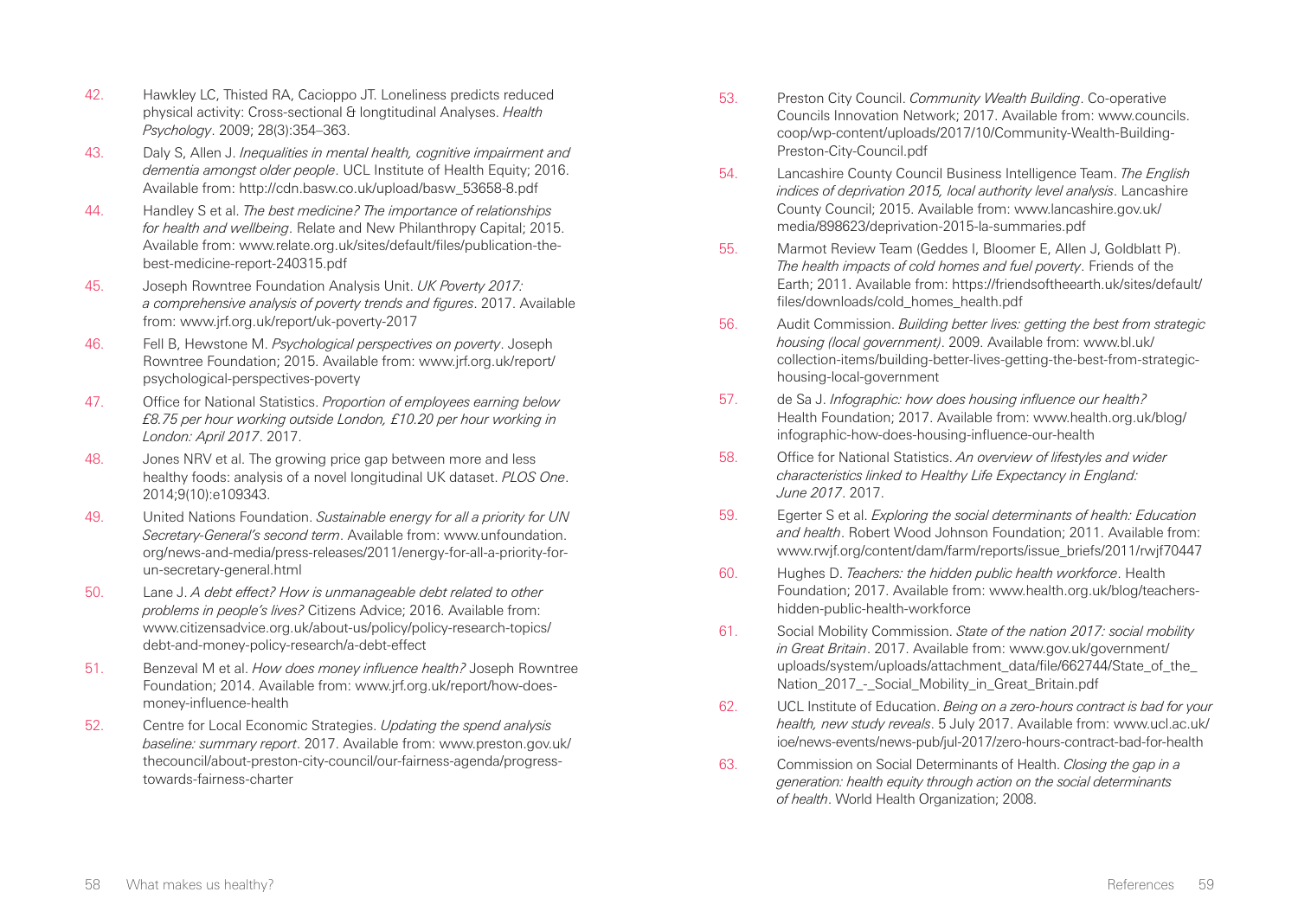- <span id="page-31-3"></span>64. The Health Foundation and the All-Party Parliamentary Health Group. *A healthier life for all: the case for cross-government action*. 2016. Available from: [www.health.org.uk/publication/healthier-life-all](http://www.health.org.uk/publication/healthier-life-all)
- <span id="page-31-0"></span>65. Marmot M et al. Health inequalities among British civil servants: the Whitehall II study. *The Lancet*. 1991;337(8754):1387–1393.
- <span id="page-31-1"></span>66. Stansfeld S, Candy B. Psychosocial work environment and mental health – a meta-analytic review. *Scand J Work Environ Health*. 2006;32(6):443–62.
- <span id="page-31-2"></span>67. Kim TJ, von dem Knesebeck O. Is an insecure job better for health than having no job at all? A systematic review of studies investigating the health-related risks of both job insecurity and unemployment. *BMC Public Health*. 2015;15:985
- <span id="page-31-5"></span>68. Public Health England. *Reducing unintentional injuries on the roads among children and young people under 25 years*. 2014. Available from: [www.gov.uk/government/publications/reducing-unintentional](http://www.gov.uk/government/publications/reducing-unintentional-injuries-among-children-and-young-people)[injuries-among-children-and-young-people](http://www.gov.uk/government/publications/reducing-unintentional-injuries-among-children-and-young-people)
- <span id="page-31-6"></span>69. Rissel C et al. Physical activity associated with public transport use – a review and modelling of potential benefits. *Int J Env Res and Public Health*. 2012;9(7):2454–78.
- <span id="page-31-7"></span>70. Woolley H et al. *The value of public space: how high quality parks and public spaces create economic, social and environmental value*. CABE Space. Available from: [www.designcouncil.org.uk/sites/default/files/](http://www.designcouncil.org.uk/sites/default/files/asset/document/the-value-of-public-space1.pdf ) [asset/document/the-value-of-public-space1.pdf](http://www.designcouncil.org.uk/sites/default/files/asset/document/the-value-of-public-space1.pdf )
- <span id="page-31-8"></span>71. United Nations Secretary-General's High-Level Advisory Group on Sustainable Transport. *Mobilizing sustainable transport for development*. 2016. Available from: [https://sustainabledevelopment.](https://sustainabledevelopment.un.org/content/documents/2375Mobilizing%20Sustainable%20Transport.pdf) [un.org/content/documents/2375Mobilizing%20Sustainable%20](https://sustainabledevelopment.un.org/content/documents/2375Mobilizing%20Sustainable%20Transport.pdf) [Transport.pdf](https://sustainabledevelopment.un.org/content/documents/2375Mobilizing%20Sustainable%20Transport.pdf)
- <span id="page-31-4"></span>72. Institute of Public Policy Research. *Lethal and illegal. Solving London's air pollution crisis*. Available from: [www.ippr.org/files/publications/pdf/](http://www.ippr.org/files/publications/pdf/lethal-and-illegal-solving-londons-air-pollution-crisis-Nov2016.pdf) [lethal-and-illegal-solving-londons-air-pollution-crisis-Nov2016.pdf](http://www.ippr.org/files/publications/pdf/lethal-and-illegal-solving-londons-air-pollution-crisis-Nov2016.pdf)
- <span id="page-31-9"></span>73. National Children's Bureau. *Greater Expectations: raising aspirations for our children*. 2013. Available from: [www.ncb.org.uk/sites/default/](http://www.ncb.org.uk/sites/default/files/uploads/documents/Policy_docs/GEXP_final%20WEB.pdf) [files/uploads/documents/Policy\\_docs/GEXP\\_final%20WEB.pdf](http://www.ncb.org.uk/sites/default/files/uploads/documents/Policy_docs/GEXP_final%20WEB.pdf)
- <span id="page-31-10"></span>74. NHS Health Scotland. *Place and communities*. 2016. Available from: [www.healthscotland.scot/media/1088/27414-place-and](http://www.healthscotland.scot/media/1088/27414-place-and-communties-06-16.pdf)[communties-06-16.pdf](http://www.healthscotland.scot/media/1088/27414-place-and-communties-06-16.pdf)
- <span id="page-31-11"></span>75. Balfour R, Allen J. *Local action on health inequalities: improving access to green spaces*. Public Health England and UCL Institute of Health Equity; 2014. Available from: [www.gov.uk/government/publications/](http://www.gov.uk/government/publications/local-action-on-health-inequalities-evidence-papers) [local-action-on-health-inequalities-evidence-papers](http://www.gov.uk/government/publications/local-action-on-health-inequalities-evidence-papers)
- <span id="page-31-12"></span>76. Public Health England. *Spatial Planning for health: an evidence resource for planning and designing healthier places*. 2017. Available from: [www.gov.uk/government/uploads/system/uploads/attachment\\_data/](http://www.gov.uk/government/uploads/system/uploads/attachment_data/file/625568/Spatial_planning_for_health_an_evidence_resource.pdf) [file/625568/Spatial\\_planning\\_for\\_health\\_an\\_evidence\\_resource.pdf](http://www.gov.uk/government/uploads/system/uploads/attachment_data/file/625568/Spatial_planning_for_health_an_evidence_resource.pdf)
- <span id="page-31-13"></span>77. Healthy Streets. Available from: https://healthystreets.com
- <span id="page-31-14"></span>78. Williamsomn et al. Deprivation and healthy food access, cost and availability: a cross-sectional study. *Human Nutrition and Dietics*. 2017:30(6)
- <span id="page-31-15"></span>79. Public Health England. *Obesity and the environment: density of fast food outlets*. 2016. Available from: [www.gov.uk/government/uploads/system/](http://www.gov.uk/government/uploads/system/uploads/attachment_data/file/578041/Fast_food_map_2016.pdf) [uploads/attachment\\_data/file/578041/Fast\\_food\\_map\\_2016.pdf](http://www.gov.uk/government/uploads/system/uploads/attachment_data/file/578041/Fast_food_map_2016.pdf)
- <span id="page-31-16"></span>80. Nielsen AdDynamix. Cited in: Food Foundation. *Veg Facts*. 2016. Available from: [http://foodfoundation.org.uk/wp-content/](http://foodfoundation.org.uk/wp-content/uploads/2016/11/FF-Veg-Doc-V5.pdf
) [uploads/2016/11/FF-Veg-Doc-V5.pdf](http://foodfoundation.org.uk/wp-content/uploads/2016/11/FF-Veg-Doc-V5.pdf
)
- <span id="page-31-17"></span>81. Eder J. New Zealand dentist Rob Beaglehole convinces World Health Organisation to remove sugary drinks. *Stuff*; 23 November 2016. Available from: [www.stuff.co.nz/national/health/86717246/new](http://www.stuff.co.nz/national/health/86717246/new-zealand-dentist-rob-beaglehole-convinces-world-health-organisation-to-remove-sugary-drinks)[zealand-dentist-rob-beaglehole-convinces-world-health-organisation](http://www.stuff.co.nz/national/health/86717246/new-zealand-dentist-rob-beaglehole-convinces-world-health-organisation-to-remove-sugary-drinks)[to-remove-sugary-drinks](http://www.stuff.co.nz/national/health/86717246/new-zealand-dentist-rob-beaglehole-convinces-world-health-organisation-to-remove-sugary-drinks)
- <span id="page-31-18"></span>82. Mandela N. *In full: Mandela's poverty speech*. BBC; February 2005. Available from: [http://news.bbc.co.uk/1/hi/uk\\_politics/4232603.stm](http://news.bbc.co.uk/1/hi/uk_politics/4232603.stm)
- <span id="page-31-19"></span>83. Rutter H. The single most important intervention to tackle obesity... *Int J Public Health*. 2012;57(4)657–8.